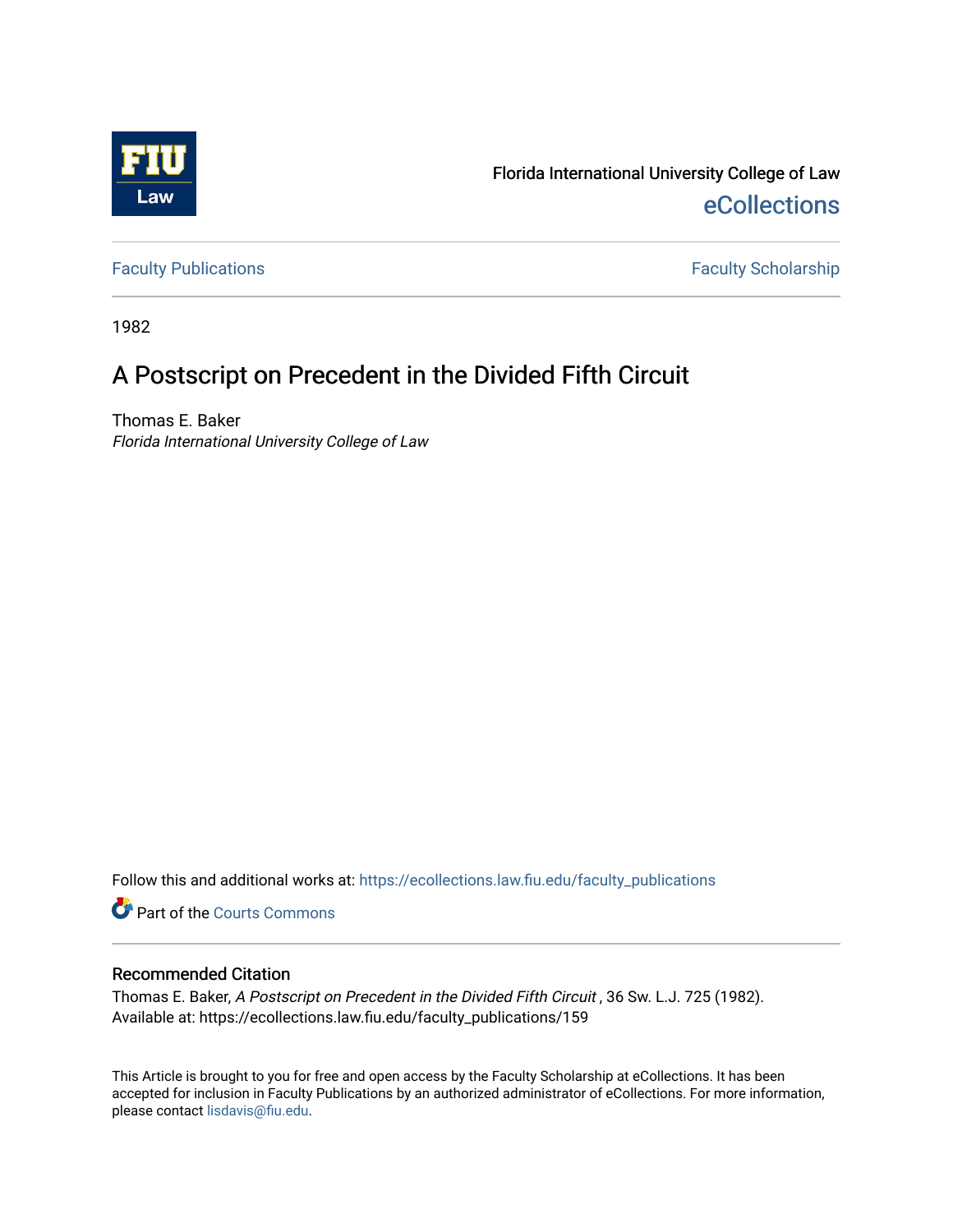## A POSTSCRIPT ON PRECEDENT IN THE DIVIDED FIFTH CIRCUIT

by

*Thomas* E. *Baker·*

I.

CTOBER 1, 1981, marked a milestone in the history of our federal<br>Courts.<sup>1</sup> On that date, in moving closing ceremonies held in the<br>Great Hall of the Court of Appeals Building in New Orleans, the<br>United States Court of Appe courts.<sup>1</sup> On that date, in moving closing ceremonies held in the Great Hall of the Court of Appeals Building in New Orleans, the United States Court of Appeals for the Fifth Circuit as created in 1891 ended.2 On that date, in equally memorable ceremonies the former Fifth

- 1. *See* N.Y. Times, Oct. 2, 1981, at A14, col. 1.
- 2. The Program of Fifth Circuit Closing Ceremonies included: CLOSING CEREMONIES

HONORABLE JOHN G. GODBOLD CHIEF JUDGE PRESIDING

| Processional of Judges                                        |                                                                                                  |
|---------------------------------------------------------------|--------------------------------------------------------------------------------------------------|
| <b>National Anthem</b><br>U.S. Navy Band New Orleans          | G.F. Blalock, Director<br>Chief Warrant Officer, USN<br>Senior Chief Karl D. Fite, Conductor     |
| Call to Order                                                 | Gilbert F. Ganucheau, Clerk                                                                      |
| <b>Court Business</b>                                         |                                                                                                  |
| Adjournment of Court                                          |                                                                                                  |
| Remarks and Recognition of<br><b>Distinguished Guests</b>     |                                                                                                  |
| History of the U.S. Court of Appeals,<br><b>Fifth Circuit</b> | <b>Professor Harvey Couch</b>                                                                    |
| History of the Division of the Court                          | Honorable Griffin B. Bell                                                                        |
| Remarks                                                       | Honorable Lewis F. Powell, Jr., Circuit<br>Justice                                               |
| Remarks                                                       | Honorable Warren E. Burger<br>The Chief Justice of the United States                             |
| Presentations                                                 | Chief Judge John C. Godbold<br>Circuit Judge Charles Clark                                       |
| <b>Closing Remarks</b>                                        | Chief Judge John C. Godbold<br>a Descessor for the Clasica and Ocenina Commonics for the Divisio |

Commemorative Program for the Closing and Opening Ceremonies for the Division of the United States Court of Appeals for the Fifth Circuit (Oct. I, 1981, New Orleans, Louisiana). Only a limited version of the former Fifth Circuit survives'until July I, 1984.

725

 $\epsilon$  .

<sup>•</sup> B.S., Florida State University; J.D., University of Florida, Holland Law Center. Assistant Professor of Law, Texas Tech University.

The author thanks Robin Welch, candidate for the Juris Doctor degree at Texas Tech University School of Law, for his research assistance.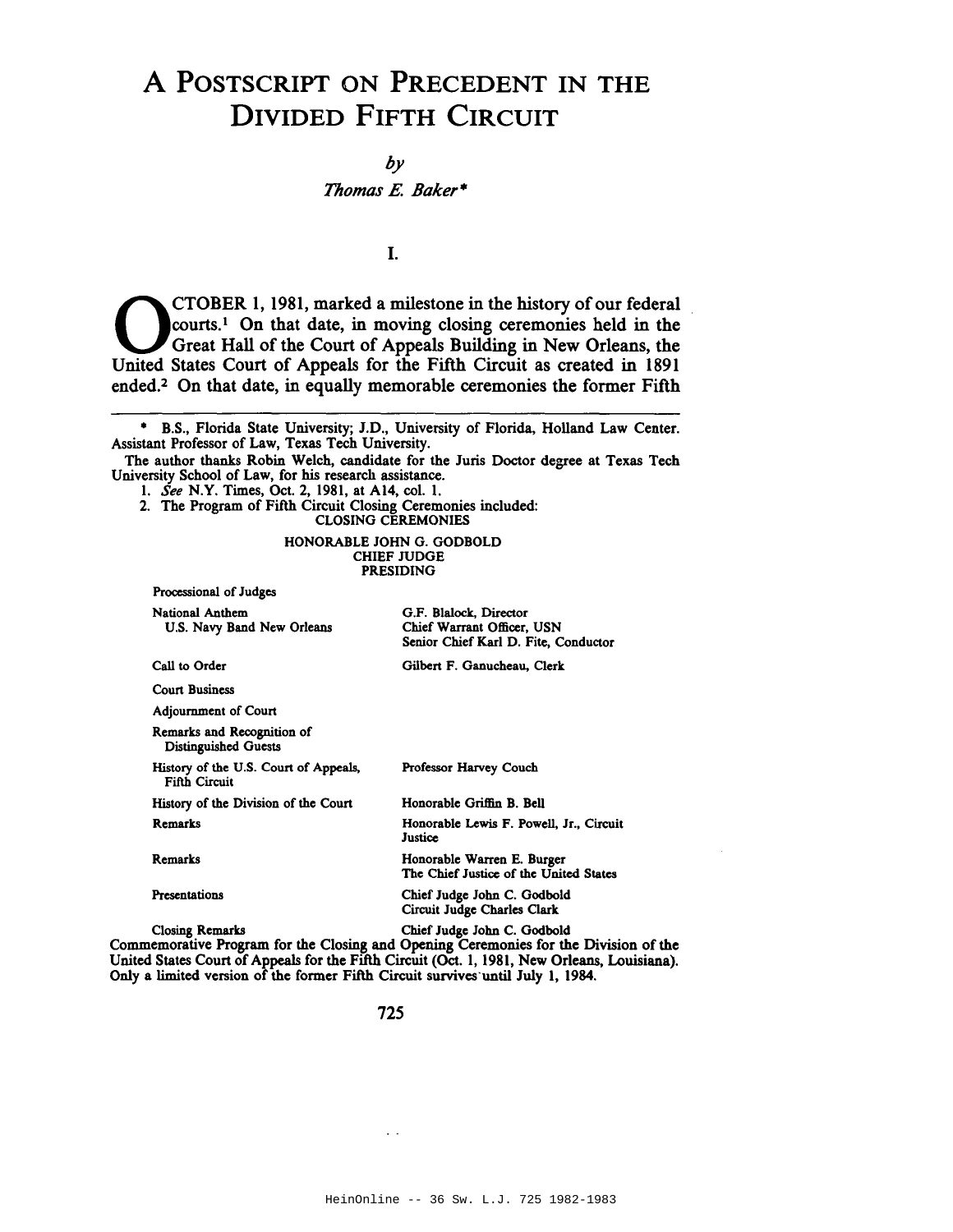Circuit was succeeded by two new courts, the new Fifth Circuit<sup>3</sup> and the new Eleventh Circuit.4 An Article in the September 1981 issue of this

| 3. The Program of Fifth Circuit Opening Ceremonies included:                                                                     | <b>OPENING CEREMONIES</b>                                                                                                                                                                                                                                                                      |
|----------------------------------------------------------------------------------------------------------------------------------|------------------------------------------------------------------------------------------------------------------------------------------------------------------------------------------------------------------------------------------------------------------------------------------------|
|                                                                                                                                  | HONORABLE CHARLES CLARK<br><b>CHIEF JUDGE</b><br><b>PRESIDING</b>                                                                                                                                                                                                                              |
| Call to Order                                                                                                                    | Gilbert F. Ganucheau, Clerk                                                                                                                                                                                                                                                                    |
| Introduction and Oath to Office of<br>Circuit Executive                                                                          | C. Raymond Judice                                                                                                                                                                                                                                                                              |
| Introduction of<br>Attorneys' Advisory Committee<br>Bob F. Wright, Esquire<br>Leonard B. Melvin, Esquire<br>Finis Cowan, Esquire | M. Truman Woodward, Esquire<br>T. Kenneth Watts, Esquire<br>Professor Thomas B. Black                                                                                                                                                                                                          |
| Presentation of Local Rules                                                                                                      |                                                                                                                                                                                                                                                                                                |
| <b>Admission of Attorneys</b>                                                                                                    | Morris Harrell, Esquire<br>President-Elect American Bar<br>Edward F. Glusman, Esquire<br>President, Louisiana Bar<br>Leonard B. Melvin, Esquire<br>President, Mississippi Bar<br>Wayne Fisher, Esquire<br>President, Texas Bar<br>Betty H. Olchin, Esquire<br>President, Panama Canal Zone Bar |
| Remarks                                                                                                                          | Honorable Rex E. Lee<br>Solicitor General of the United States                                                                                                                                                                                                                                 |
| Remarks                                                                                                                          | Circuit Justice                                                                                                                                                                                                                                                                                |
| The New Fifth Circuit                                                                                                            | <b>Chief Judge Charles Clark</b>                                                                                                                                                                                                                                                               |
| Adjournment                                                                                                                      |                                                                                                                                                                                                                                                                                                |
| <b>Benediction</b>                                                                                                               | Rabbi Murray Blackman<br>Temple Sinai                                                                                                                                                                                                                                                          |
| 4. The Program of Eleventh Circuit Opening Ceremonies included:                                                                  | Commemorative Program for the Closing and Opening Ceremonies for the Division of the<br>United States Court of Appeals for the Fifth Circuit (Oct. 1, 1981, New Orleans, Louisiana).<br>UNITED STATES COURT OF APPEALS<br><b>ELEVENTH CIRCUIT</b>                                              |
|                                                                                                                                  | PROGRAM SPEAKERS                                                                                                                                                                                                                                                                               |
| <b>National Anthem</b><br>Douglas N. Campbell, Esq., Attorney, Atlanta, Georgia                                                  |                                                                                                                                                                                                                                                                                                |
| Opening Remarks-History of Court<br>former United States Circuit Judge, Fifth Circuit                                            | Honorable Griffin B. Bell, former Attorney General of the United States;                                                                                                                                                                                                                       |
| Significance of Oath and the Judicial Robe<br>former Chief Judge, U.S. Court of Appeals, Fifth Circuit                           | Honorable Elbert P. Tuttle, Senior Judge of the U.S. Court of Appeals,                                                                                                                                                                                                                         |
| Presentation of Gavel                                                                                                            | Broox G. Garrett, Esq., Vice President, Alabama State Bar Association                                                                                                                                                                                                                          |
| <b>Admission of Attorneys</b>                                                                                                    | Broom C. Comett, Egg., Vice Bresident, Alekania State Bar, Association.                                                                                                                                                                                                                        |

Broox G. Garrett, Esq., Vice President, Alabama State Bar Association Samuel E. Smith, Esq., President, The Florida Bar J. Douglas Stewart, Esq., President, State Bar of Georgia Morris Harrell, Esq., President-Elect, American Bar Association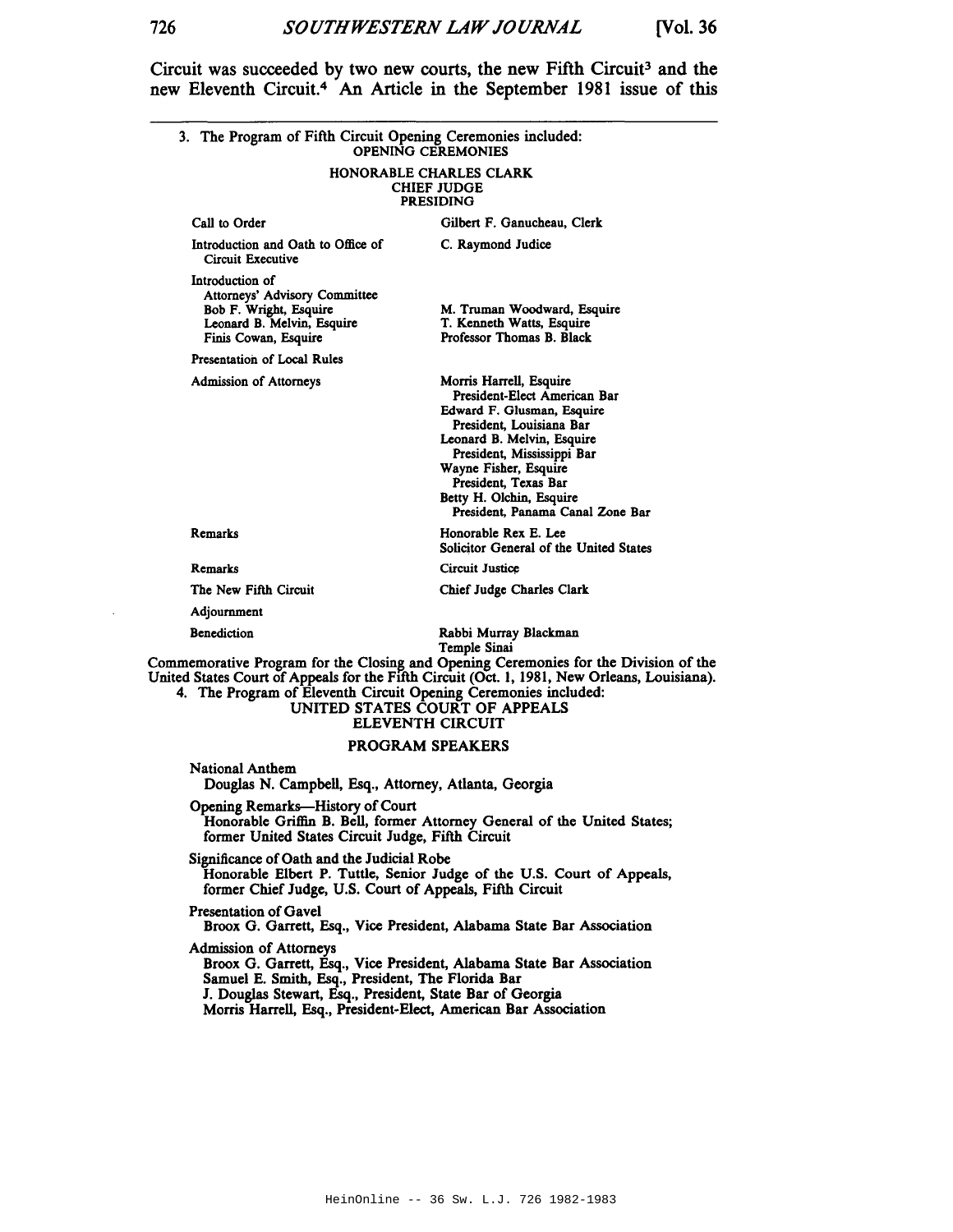*Journal*, entitled Precedent Times Three: Stare Decisis in the Divided Fifth *CircuitS* (hereinafter referred to as *Precedent Times Three),* considered "the novel issues of stare decisis raised by this division."<sup>6</sup> That Article prophesied that the precedents of the former Fifth Circuit decided before the division would be binding on each multiple of the divided court; the limited version of the former Fifth Circuit that survives the split, the new Fifth Circuit, and the new Eleventh Circuit.<sup>7</sup> "But prophecy, however honest, is generally a poor substitute for experience."<sup>8</sup> Hence, the purpose of this *Postscript* is to describe briefly the early experience of these three courts regarding precedent. First, the September 1981 Article is summarized in order to establish a context. A report of the three courts' treatment of precedent follows. Finally, this Article ends with an evaluation of how the two new courts are faring and a few general observations on circuit splitting.

II.

*Precedent Times Three* told the history of the three-tiered federal court system by tracing the evolution of the intermediate court.<sup>9</sup> That account

| <b>CEREMONIES</b>                                                                                                                                                                                                                                                                                                                                                                                                                                                             |
|-------------------------------------------------------------------------------------------------------------------------------------------------------------------------------------------------------------------------------------------------------------------------------------------------------------------------------------------------------------------------------------------------------------------------------------------------------------------------------|
| Honorable Collins J. Seitz, Chief Judge, Third Circuit<br>Most senior Chief Judge of U.S. Court of Appeals                                                                                                                                                                                                                                                                                                                                                                    |
| Honorable Charles Clark, Chief Judge, Fifth Circuit<br>Newest Chief Judge of U.S. Court of Appeals                                                                                                                                                                                                                                                                                                                                                                            |
| From the Executive Branch—Honorable William French Smith.<br>Attorney General of the United States                                                                                                                                                                                                                                                                                                                                                                            |
| From the Legislative Branch—Honorable Howell T. Heflin,<br>United States Senator from Alabama, Senior Member of Senate Judiciary<br>Committee from an Eleventh Circuit State                                                                                                                                                                                                                                                                                                  |
| From the State Courts—Honorable Alan C. Sundberg,<br>Chief Justice, Supreme Court of Florida                                                                                                                                                                                                                                                                                                                                                                                  |
| From the Supreme Court—Honorable Lewis F. Powell, Jr.,<br>Associate Justice, Supreme Court of the United States                                                                                                                                                                                                                                                                                                                                                               |
| From the Chief Justice of the United States—<br>Honorable Warren E. Burger, Chief Justice                                                                                                                                                                                                                                                                                                                                                                                     |
| <b>Benediction</b><br>Rev. Howard W. Creecy, Sr.<br>Atlanta, Georgia<br>Commemorative Program United States Court of Appeals Eleventh Circuit Opening Cere-<br>monies (Oct. 2, 1982, Atlanta, Georgia).                                                                                                                                                                                                                                                                       |
| 5. Baker, Precedent Times Three: Stare Decisis in the Divided Fifth Circuit, 35 Sw. L.J.<br>687 (1981).                                                                                                                                                                                                                                                                                                                                                                       |
| 6. Id. at 687. The literature concerning the division is quite extensive. See generally<br>sources cited id. at 696 nn.77 & 79; 697 n.84; 699 n.99; 701 n.110; and 707 nn.164-66; Ains-<br>worth, Fifth Circuit Court of Appeals Reorganization Act of 1980, 1981 B.Y.U. L. REV. 523;<br>Heflin, Fifth Circuit Court of Appeals Reorganization Act of 1980-Overdue Relief for an<br>Overworked Court, 11 CUM. L. REV. 597 (1980-1981); Tate, The Last Year of the "Old" Fifth |

(1891-1981),27 Loy. L. REv. 689 (1981).

7. Baker, *supra* note 5, at 706-07.

8. West Ohio Gas Co. v. Public Utils. Comm'n, 294 U.S. 79, 82 (1935) (Cardozo, J.).

9. Baker, *supra* note 5, Part II, section A.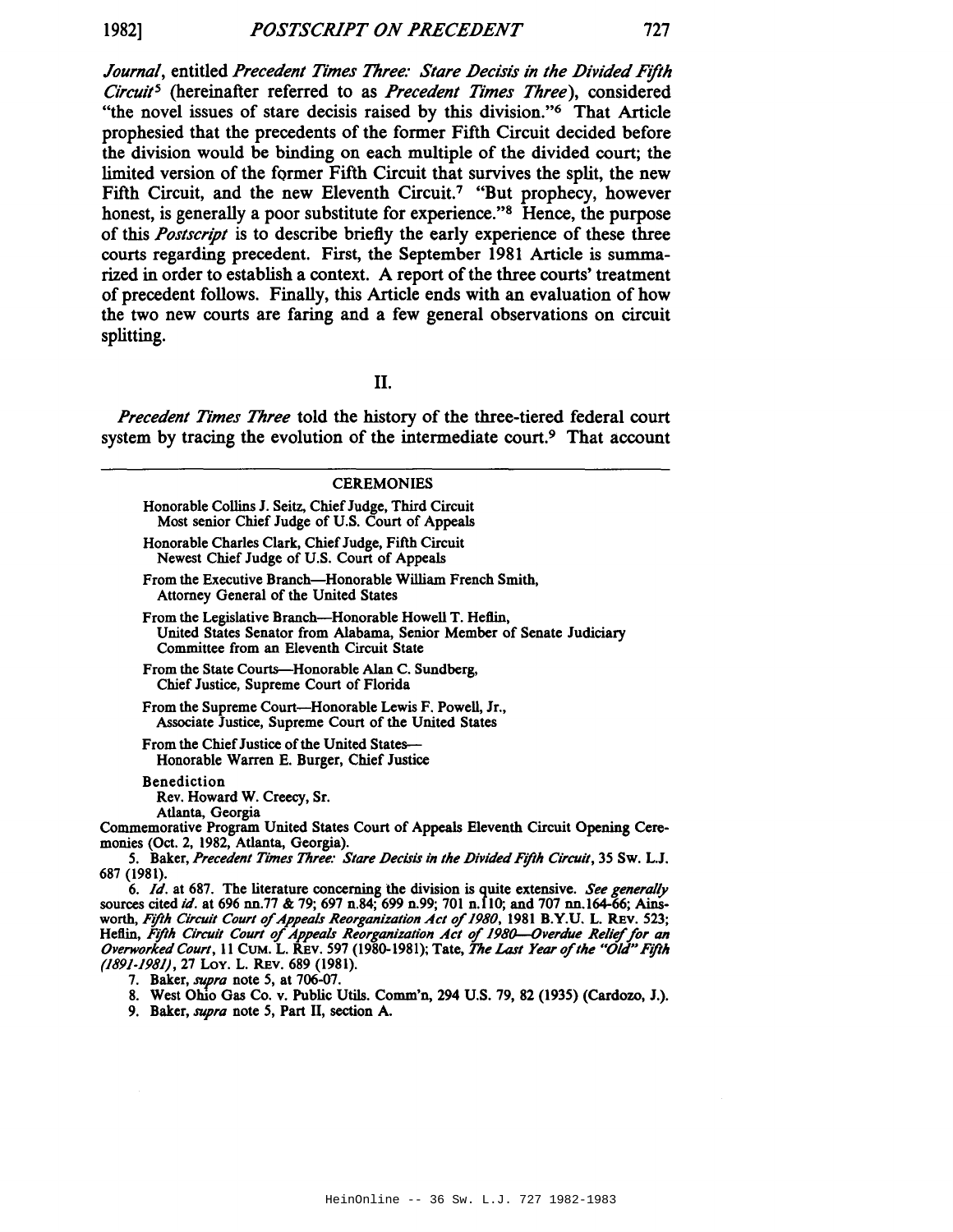demonstrated a persistent congressional preoccupation with the middle tier of the federal court structure. The Fifth Circuit Court of Appeals Reorganization Act of 198010 thus may be viewed as the latest manifestation of this preoccupation. The specific events leading up to the division also are detailed in *Precedent Times Three.* II The initial congressional response to the former Fifth Circuit's surfeited docket was to add judges. <sup>12</sup> When this attempted solution proved inadequate, the Commission on Revision of the Federal Court System was appointed in 1972 to study the problem and to make recommendations.<sup>13</sup> After a few false starts Congress enacted the Omnibus Judgeship Act of 1978. <sup>14</sup> Besides adding still more judges, the 1978 Act provided that the Fifth Circuit judges could arrange themselves into administrative units and sit en banc without all active judges participating. IS This congressional delegation led to the Fifth Circuit Judicial Council arrangement of the Court into two administrative units, lettered Unit A and Unit B, that corresponded geographically to the two new courts.<sup>16</sup> By then the congressional solution of adding more judges had become the problem. So many judges, sitting in so many multiples of three, made intracircuit decisional conflicts inevitable. Furthermore, the traditional unifying function of the en bane procedure had become unwieldy due to its size.<sup>17</sup> The judges unanimously requested relief and Con-

14. Pub. L. No. 95-486, 92 Stat. 1629 (codified at scattered sections of28 U.S.c. (Supp. IY 1980»; *see* Baker, *supra* note 5, at 699·703.

15. 28 U.S.C. § 41 (Supp. IV 1980); *see* Baker, *supra* note 5, at 702 n.118.

16. Baker, *supra* note 5, at 703.

17. Ainsworth, *supra* note 6, at 526-28; Tate, *supra* note 6, at 690-93. Originally, the en banc function was undisturbed. On Jan. 14, 1981, after the division legislation was enacted, the Judicial Council of the United States Court of Appeals for the Fifth Circuit adopted the following Interim Local Rule:

For panel decisions by Administrative Units of the Fifth Circuit bearing date on and after Jan. 15, 1981:

Whenever a majority of the Judges of Administrative Unit A who are in regular active service orders an appeal which has been submitted to a panel of Administrative Unit A to be reheard en banc, it shall be reheard by an en banc court composed of all judges of Administrative Unit A who are in regular active service.

Whenever a majority of the Judges of Administrative Unit B who are in regular active service orders an appeal which has been submitted to a panel of Administrative Unit B to be reheard en banc, it shall be reheard by an en banc court composed of all judges of Administrative Unit B who are in regular active service.

Decisions not specifically designated as made by an Administrative Unit are governed entirely by Fifth Circuit Local Rule 16. During the period that this Interim Rule conftiets with any provision of Fifth Circuit Local Rule 16, this Interim Local Rule shall control. All non-conflicting provisions of Local Rule 16 remain in full force and effect.

<sup>10.</sup> Pub. L. No. 96-452, 94 Stat. 1994 (1980) (to be codified at 28 U.S.C. §§ 1,41) [hereinafter cited as Reorganization Act].

II. Baker, *supra* note 5, Part II, section B. For a more recent account of the period from a sitting judge's perspective, see generally Ainsworth, *supra* note 6. For an account of the period from the senator who co-sponsored the legislation, see generally Heflin, *supra* note 6.

<sup>12.</sup> Baker, *supra* note 5, at 696-97.

*<sup>13.</sup> Id.* at 697-99.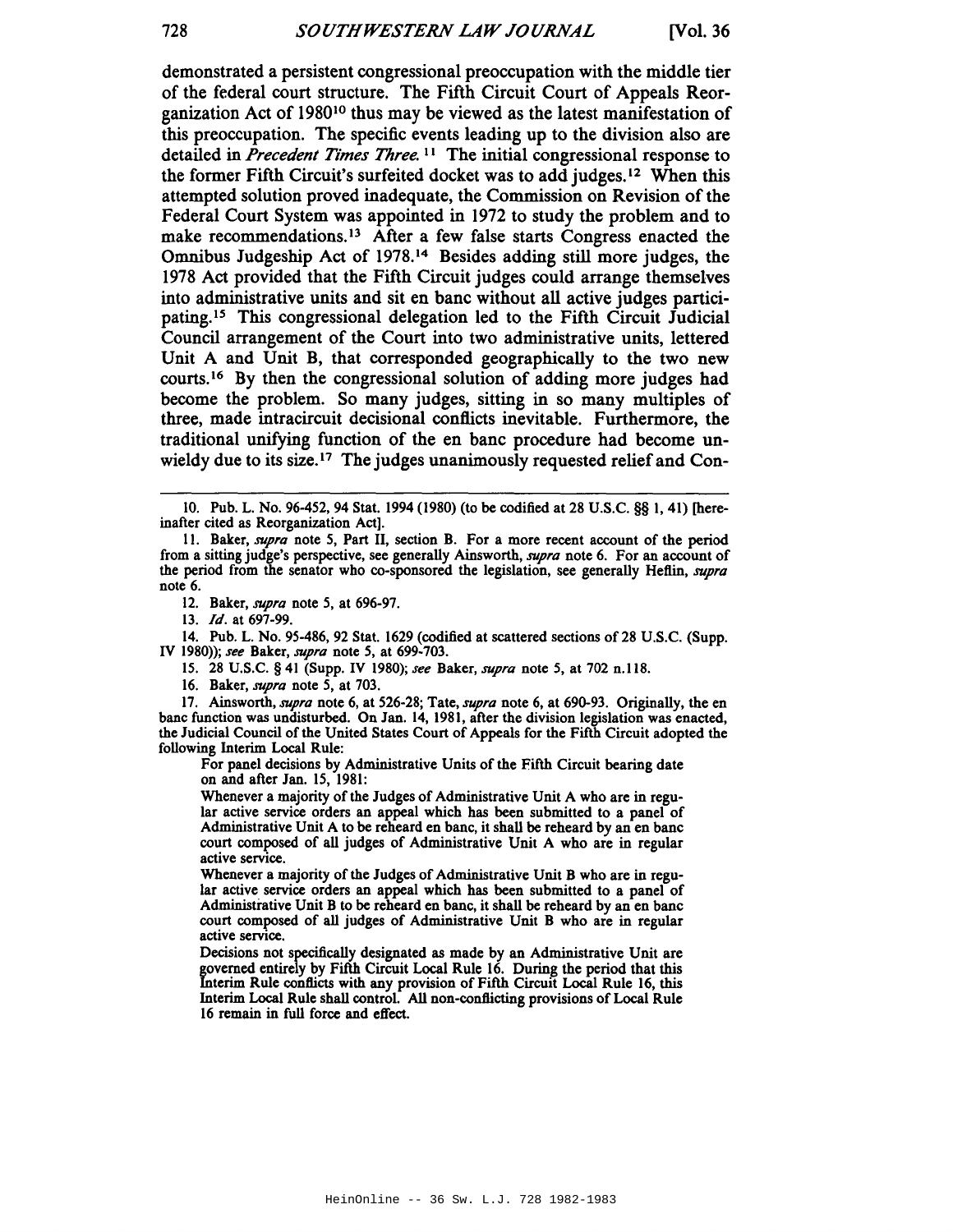gress responded with the Reorganization Act.<sup>18</sup> The Act divided the former Fifth Circuit into two completely autonomous judicial circuits: the new Fifth Circuit, composed of the District of the Canal Zone, Louisiana, Mississippi, and Texas; and the Eleventh Circuit, composed of Alabama, Florida, and Georgia. <sup>19</sup>

The Reorganization Act framed the central inquiry in *Precedent Times Three*: What would be the precedential status of former Fifth Circuit decisions, first, in the limited version of the Fifth Circuit that temporarily survives the division, second, in the new Fifth Circuit, and third, in the new Eleventh Circuit? Based on public statements and the results of an informal questionnaire, the prior Article prophesied that all three courts would view former Fifth Circuit case law as binding authority.2o The issue then became how best to accomplish this task. After considering the three principal mechanisms available, statute, stare decisis, and local court rule, the logic of the situation selected the local court rule.<sup>21</sup> Congress had neglected to provide an express statutory solution.22 As alternative mechanisms for installing the decisions of the former Fifth Circuit as binding precedents in the two new courts, an informal judicial consensus, a panel decision, and an en banc decision were each considered and discarded.23 A judicial consensus was deemed too informal and too readily circumvented. Neither the mechanism nor the underlying policy of stare decisis would be any more than an announcement of judicial consensus. At either the three-judge panel or the en banc level, the announcement that all future panels of the two new courts would be bound by former Fifth Circuit precedents would be dietum.24 Therefore, the only remaining mechanism was suggested; a rule was proposed for adoption by the two new courts as part of their en banc procedures.<sup>25</sup> The proposed local rule would have allowed a panel of the new courts to accept or reject former Fifth Circuit precedent. As a limitation on this authority, however, a panel decision overruling the former Fifth Circuit would be circulated to the entire court and would be subject to initial en banc consideration in the new court.

The analysis in *Precedent Times Three* next turned to whether the precedents of the former Fifth Circuit really should bind the two new courts.<sup>26</sup> The first considerations were the institutional tensions among panels and between panels and the en banc court. The formal en banc procedure developed when it became possible to have multiple panels of three judges.

26. *Id.* Part III, section C.

*See a/so infra* notes 42, 46 & 87. For a discussion of the origin of the power to reorganize into internal divisions, see Baker, *supra* note 5, at 698-703.

*<sup>18.</sup> See* Baker, *supra* note 5, at 703-05.

<sup>19.</sup> Reorganization Act, *supra* note 10, §§ 1,41.

<sup>20.</sup> Baker, *supra* note 5, Part III, section A.

*<sup>21.</sup> Id.* Part III, section B.

*<sup>22.</sup> Compare id.* text accompanying notes 174-91 *with id.* text accompanying notes 297- 314.

*<sup>23.</sup> Id.* at 711-17.

<sup>24.</sup> *Id.* at 712-17.

*<sup>25.</sup> Id.* at 719.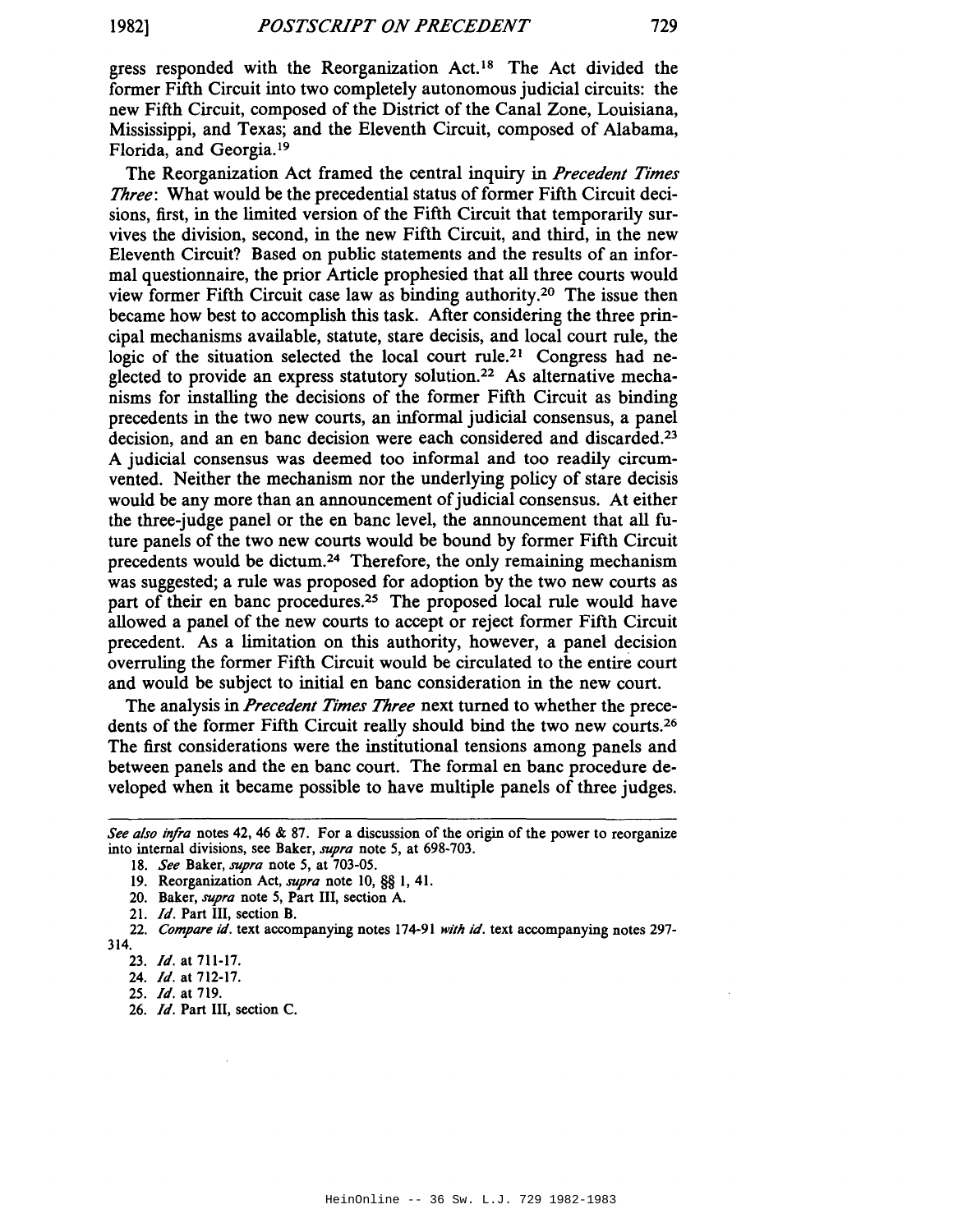En banc review preserves two essential and related institutional values; one law of the circuit exists, and a majority of the judges establishes it.27 The rule of interpanel accord is a necessary corollary to the en banc function. This rule requires that a panel "treat earlier decisions of any panel as binding precedent, absent intervening en banc or Supreme Court action."28 Against this background *Precedent Times Three* considered whether the division made it appropriate to apply these intracircuit devices between the former Fifth Circuit and the two new courts.

According to the analysis in the prior Article, former Fifth Circuit decisions would bind the version of that court that temporarily survives the division based on nothing more than an obvious application of the rule of interpanel accord.29 Because the new Fifth Circuit and the new Eleventh Circuit stand in the same relation to the parent circuit, the significance of the former Fifth Circuit precedents in each of the two new circuits should be the same. Federal court history did not suggest a solution. The 1929 division of the Eighth Circuit and the creation of a new Tenth Circuit was the only similar division. In that division neither Congress nor the two courts explicitly dealt with the precedent problem.30 The analysis next turned to the Reorganization Act itself. It was argued that the legislative intent behind the 1980 Act was to create two new courts rather than to continue the former Fifth Circuit in one or both new courts.3) *Precedent Times Three* concluded, "Congress apparently intended the two new courts of appeals to be autonomous and independent, one from another and each from the former Fifth Circuit."32 Finally, the mechanism and policy of stare decisis, as analyzed in the prior Article, did not compel the wholesale transfer of former Fifth Circuit precedent into the two new courts:

While there is no question that the law of the former Fifth Circuit should be deemed uniquely persuasive for a time, no sufficiently weighty policy justification exists for requiring panels of the new courts to determine what the rule of former Fifth Circuit stare decisis means with enough precision to follow it, but without the authority to create law interstitially.33

This, in broad-brush summary, was the logic behind *Precedent Times Three.* The Article prophesied that the judges on the two new courts would consider themselves bound by former Fifth Circuit precedent, it proposed a local rule to accomplish the goal, and then logically argued against the whole approach to the problem. "So much for the fallacy of

*<sup>27.</sup> Id.* at 721 n.261.

*<sup>28.</sup> Id.* at 723; *see also infra* text accompanying note 69.

<sup>29.</sup> Baker, *supra* note 5, at 724-26. The continuation of the former Fifth Circuit raises many complex issues of precedent, only some of which have been addressed by the two new courts. *See infra* Part III.

<sup>30.</sup> Baker, *supra* note 5, at 726-28.

<sup>31.</sup> *Id.* at 728-30.

*<sup>32.</sup> Id.* at 731 (footnote omitted).

*<sup>33.</sup> Id.* at 734 (footnote omitted).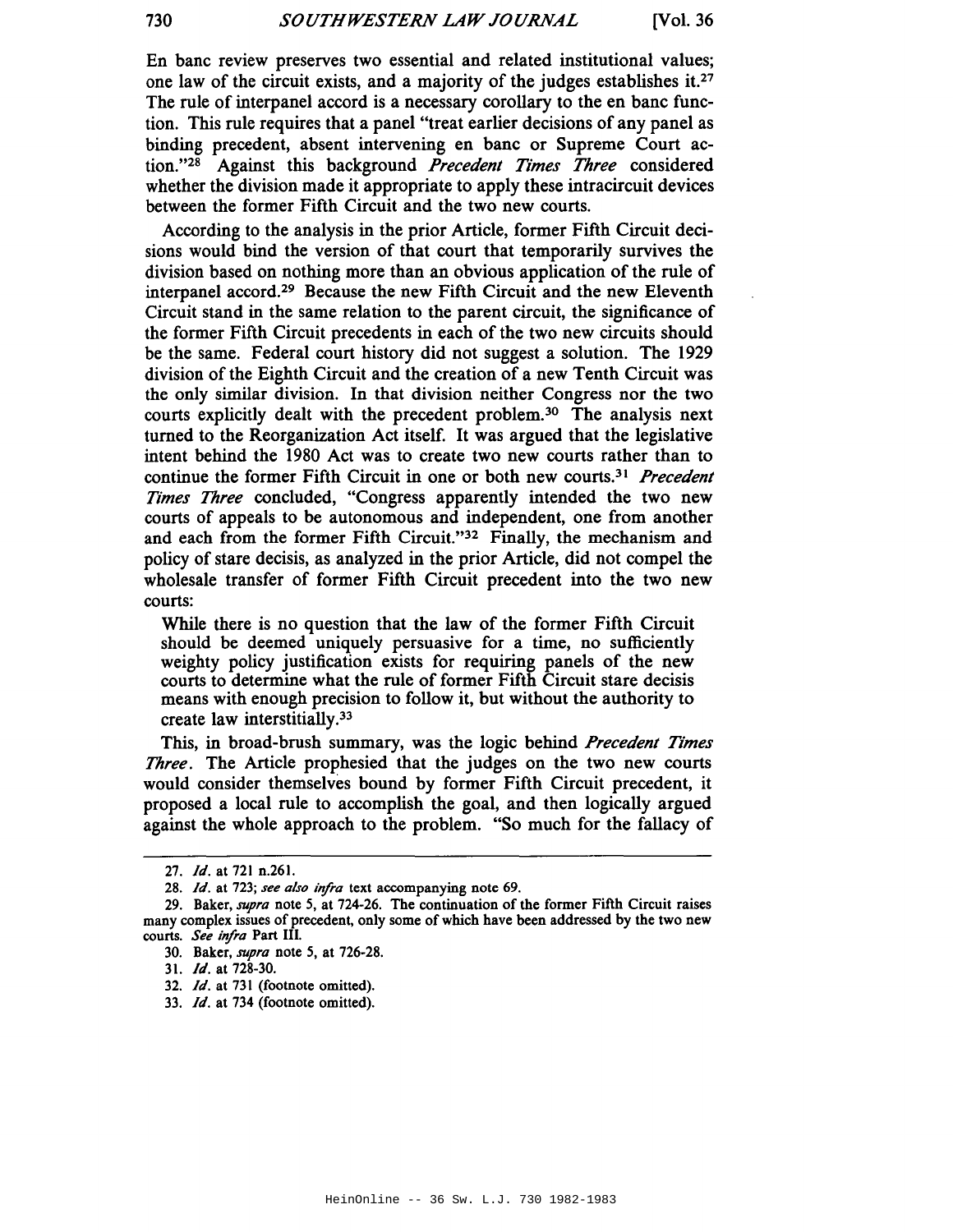logical form."34 By now, experience under the Reorganization Act may be substituted for the prophecy. This *Postscript* turns to that experience.

## III.

Briefly stated, early experience<sup>35</sup> under the Reorganization Act demonstrates that predivision decisions of the former Fifth Circuit are binding precedents in all three courts. Detailed here, however, are some significant qualifications to this general rule.

A.

As part of the statutorily imposed transition procedures, the former Fifth Circuit continues to exist for matters that were submitted for decision before October 1, 1981.3<sup>6</sup> As part of their individual internal operating procedures, both new courts have established the initial oral argument date as the date of submission in oral argument appeals, and the date on which the third screening panel judge concurs in summary or nonargument calendar disposition as the submission date for all other appeals.<sup>37</sup> Beginning with *Bright v. United States,*38 the last predivision en banc decision of the former Fifth Circuit, appeals decided by this temporary version of the former Fifth Circuit are labeled in *Federal Reporter, Second Series* with an asterisk and the notation "Former Fifth Circuit case, Section 9(1) of Public Law 96-452-0ctober 14, 1980."39 To date,40 approximately two-thirds of the estimated total of three hundred pending asterisk appeals41 have been decided.42 These asterisk decisions include appeals decided by panels of Unit A43 and Unit B44 and panels composed before the

And the logical method and form flatter that longing for certainty and for repose which is in every human mind. . . .

So much for the fallacy of logical form.

Holmes, *The Path* of*the Law,* 10 HARV. L. REv. 457, 465, 468 (1897).

35. The cut-off date for this Article was Feb. 25,1982. All decisions ofthe three courts were considered through volume 666 of *Federal Reporter, Second Series.*

36. Reorganization Act, *supra* note 10, § 9(1).

37. UNITED STATES COURT OF ApPEALS FOR THE ELEVENTH CIRCUIT, INTERNAL OP-ERATING PROCEDURES VI.A, at 18 (Oct. 1, 1981); UNITED STATES COURT OF ApPEALS FOR THE FIFTH CIRCUIT, INTERNAL OPERATING PROCEDURES 8, at 21 (Oct. I, 1981).

38. 658 F.2d 999 (5th Cir. 1981) (en banc). The former court announced this decision as part of the Closing Ceremonies. *See supra* note 2.

39. 658 F.2d at 999 n.\*.

*40. See supra* note 35.

41. Harvey, *The lJivision* of*An Historic Circuit,* NAT'L L.J., Nov. 2, 1981, at 1,29, col. 3. 42. As of Feb. I, 1982, the various units had the following number of appeals awaiting decision after argument or submission: Preunitization panel Fifth Circuit: 4; Preunitization en banc Fifth Circuit: 7; Unit A panel: 20; Unit A en banc: 2; Unit B panel: 58; Unit B en banc: 2. FIFTH CIRCUIT REPORT OF DECISIONS AFTER ARGUMENT OR SUBMISSION (Feb. I, 1982)

43. E.g., Dawson v. Childs, 665 F.2d 705 (5th Cir. 1982); Alford v. City of Lubbock, 664 F.2d 1263 (5th Cir. 1982); Fernandes v. Limmer, 663 F.2d 619 (5th Cir. 1981); Washington

<sup>34.</sup> The fallacy to which I refer is the notion that the only force at work in the development of the law is logic. . . .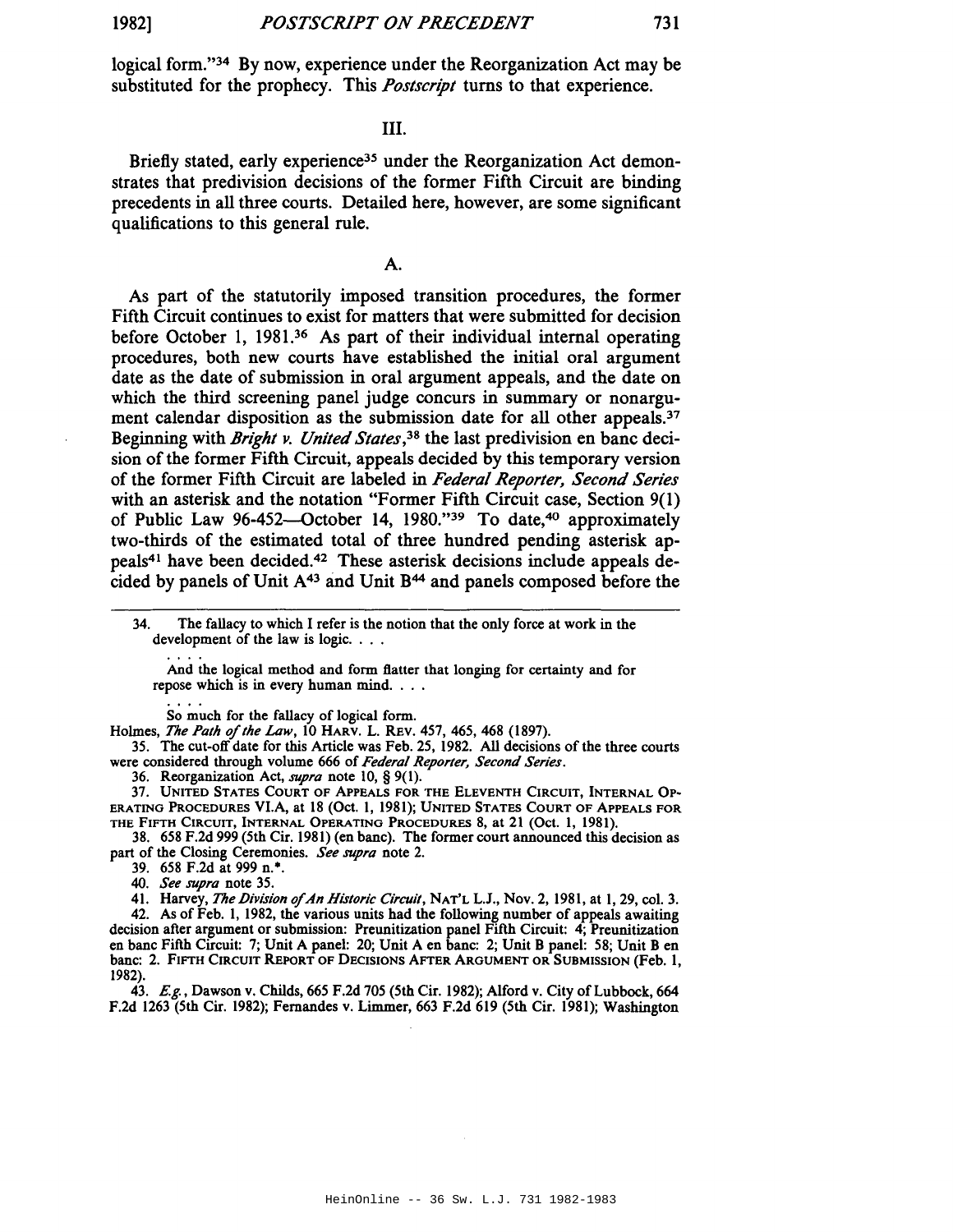internal reorganization into units,45 as well as en bane decisions of the former Fifth Circuit.46 It comes as no surprise that among these asterisk cases, the rule of interpanel accord has been applied by Unit A panels<sup>47</sup> and by Unit B panels $48$  to precedents of the former Fifth Circuit decided before the effective date of the Reorganization Act.<sup>49</sup> Because these appeals were decided by the former Fifth Circuit, the application of former Fifth Circuit precedent is of little moment. Somewhat more surprising, however, are asterisk decisions that rely on previously decided decisions of the new Fifth Circuit<sup>50</sup> or the new Eleventh Circuit.<sup>51</sup> The significance afforded former Fifth Circuit precedent in the two new courts is of greater interest.52

45. *E.g.,* United States v. Flynn, 664 F.2d 1296 (5th Cir. 1982); *In re* Grand Jury Proceedings, 663 F.2d 1057 (5th Cir. 1981); Kite v. Marshall, 661 F.2d 1027 (5th Cir. 1981); Helms v. Jones, 660 F.2d 120 (5th Cir. 1981) (on remand); New Orleans Pub. Serv., Inc. v. FERC, 659 F.2d 509 (5th Cir. 1981); Bradley v. HUD, 658 F.2d 290 (5th Cir. 1981); United Gas Pipeline Co. v. FERC, 657 F.2d 790 (5th Cir. 1981).

46. Most of the asterisk en banc decisions were decided by the entire former court.  $E.g.$ Broussard v. South Pac. Transp. Co., <sup>665</sup> F.2d <sup>1387</sup> (5th Cir. 1982) (en bane); Brown v. Wainwright, <sup>665</sup> F.2d <sup>607</sup> (5th cir. 1982) (en bane); United States v. City of Miami, <sup>664</sup> F.2d 435 (5th Cir. 1981) (en bane); Muir v. Alabama Educ. Television Comm'n, 662 F.2d 1110 (5th Cir. 1981) (en bane); Guice v. Fortenberry, 661 F.2d 496 (5th Cir. 1981) (en bane); Aretz v. United States, 660 F.2d 531 (5th Cir. 1981) (en bane); Estate of Bright v. United States, 658 F.2d 999 (5th Cir. 1981) (en bane). A few were decided by unit en bane courts. *E.g.,* Spiess v. C. Itoh & Co., 664 F.2d 480 (5th Cir. 1981) (Unit A en bane); Washington v. Watkins, 662 F.2d 1116 (5th Cir. 1981) (Unit A en bane); Williams v. Blackburn, 661 F.2d 1020 (5th Cir. 1981) (Unit A en bane); United States v. Hamm, 659 F.2d 624 (5th Cir. 1981) (Unit A en bane). *See also supra* note 17.

47. *E.g.,* United States v. Colacurcio, <sup>659</sup> F.2d 684, <sup>687</sup> (5th Cir. 1981); Howard v. Gonzales, <sup>658</sup> F.2d 352, <sup>359</sup> (5th Cir. 1981).

48. *E.g.,* United States v. Adamson, <sup>665</sup> F.2d 649, <sup>656</sup> (5th Cir. 1982); United States v. Thevis, <sup>665</sup> F.2d 616, <sup>626</sup> (5th Cir. 1982); Wilson v. Taylor, <sup>658</sup> F.2d 1021, 1034-35 (5th Cir. 1981).

49. Of course, the rule never had application to the en bane court. Baker, *supra* note 5, at 723-24.

50. *E.g.,* Rivera v. City of Wichita Falls, <sup>665</sup> F.2d 531, <sup>534</sup> n.4 (5th Cir. 1982); Alford v. City of Lubbock, <sup>664</sup> F.2d 1263, <sup>1266</sup> (5th Cir. 1982); Royal Bank of Canada v. Trentham Corp., 665 F.2d 515, 519 (5th Cir. 1981). For the former Fifth Circuit to consider itself bound by new Fifth Circuit decisions makes little sense. *See* Baker, *supra* note 5, at 725-26. Perhaps, this can be explained by the new court's self-image as a mere continuation of the old court. *See generally infra* Part III, section B.

*51. E.g.,* United States v. Davis, 666 F.2d 195,201 (5th Cir. 1982); United States v. Dean, 666 F.2d 174, 178 (5th Cir. 1982). For the former Fifth Circuit to consider itself bound by new Eleventh Circuit decisions makes even less sense than deferring to new Fifth Circuit decisions. *See* Baker, *supra* note 5, at 723-24.

52. The various categories of precedents raise a citation problem. Careful lawyers and judges must heed the judicial distinctions based on dates. In one asterisk court opinion, decisions of the former Fifth Circuit were cited from before and after Oct. 1, 1982. Cases

v. Watkins, 662 F.2d 1116 (5th Cir. 1981); United States v. Lacey, 661 F.2d 1021 (5th Cir. E.P.A., 659 F.2d 1349 (5th Cir. 1981); Lyles v. Estelle, 658 F.2d 1015 (5th Cir. 1981); United States v. Platenburg, 657 F.2d 797 (5th Cir. 1981).

<sup>44.</sup> *E.g.,* Staton v. Wainwright, 665 F.2d 686 (5th Cir. 1982); United States v. Nicoll, 664 F.2d 1308 (5th Cir. 1982); Alderman v. Austin, 663 F.2d 558 (5th Cir. 1981); United States v. Tobias, 662 F.2d 381 (5th Cir. 1981); United States v. Hawkins, 661 F.2d 436 (5th Cir. 1981); Oldham v. Schweiker, 660 F.2d 1078 (5th Cir. 1981); United States v. Ouder, 659 F.2d 1306 (5th Cir. 1981); Miller v. Turner, 658 F.2d 348 (5th Cir. 1981); Helms v. McDaniel, 657 F.2d 800 (5th Cir. 1981).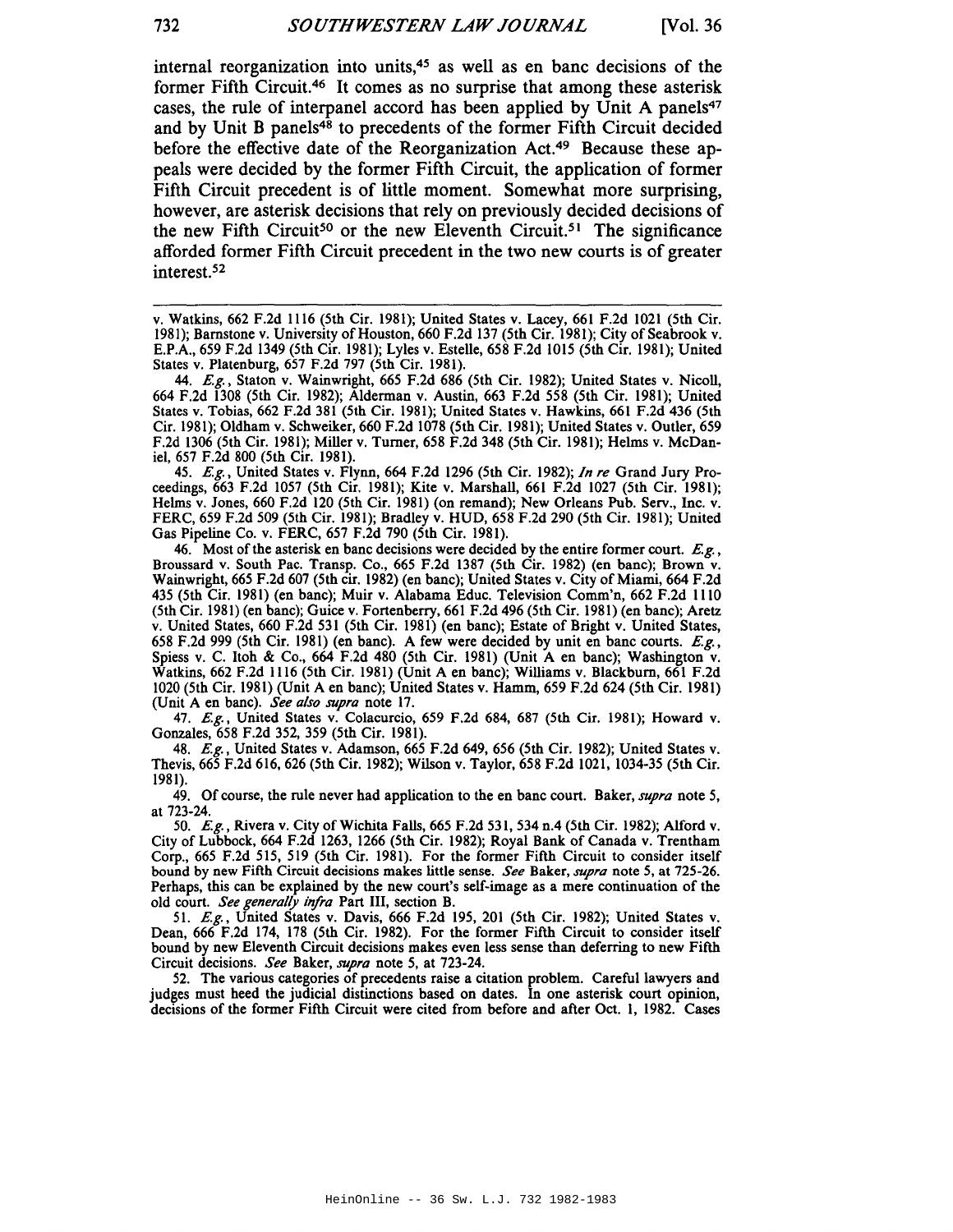733

While the new Eleventh Circuit had addressed the problem of precedent directly,<sup>53</sup> the position of the new Fifth Circuit must be gleaned from the court's "careful ambiguities and silences."54 The new Fifth Circuit seems to view itself as a continuation of the former Fifth Circuit.<sup>55</sup> Neither the new Fifth Circuit's local rules<sup>56</sup> nor its internal operating procedures<sup>57</sup> address the precedent issue. No new Fifth Circuit en bane court has considered the question. New Fifth Circuit panel opinions have not discussed the issue directly. Several panel decisions in the new court, however, have expressly invoked the rule of interpanel accord and relied on former Fifth Circuit decisions.58 In one new court decision the panel went so far as to apply the rule of interpanel accord to rely on an asterisk decision, a former Fifth Circuit decision decided after the effective date of the Reorganization ACt.<sup>59</sup> Additionally, in referring to decisions of the former Fifth Circuit, several panels of the new Fifth Circuit have used language suggesting that the new court is actually a continuation of the old court.<sup>60</sup>

Thus the new Fifth Circuit seems to have followed the approach taken by the Eighth Circuit when it was divided to create the Tenth Circuit. The new Fifth Circuit has gone about its business following its prior prece-

*53. See infra* Part III, section C.

54. "[T]he careful ambiguities and silences of the majority opinion call for a full exposition of the [issue] ...." Bridges v. California, <sup>314</sup> U.S. 252, <sup>279</sup> (1941) (Frankfurter, J., dissenting).

55. This impression is shared by at least two other commentators. *See* Keeffe, *Browser al Large,* <sup>68</sup> A.B.A. J. 220, <sup>220</sup> (1982); Tate, *supra* note 6, at 691-92; if Ainsworth, *supra* note 6, at 526-31.

*56. See generally* RULES OF THE UNITED STATES COURT OF ApPEALS FOR THE FIFTH CIRCUIT-SUPPLEMENTING THE FEDERAL RULES OF ApPELLATE PROCEDURE (Oct. 1, 1981).

*57. See generally* UNITED STATES COURT OF ApPEALS FOR THE FIFTH CIRCUIT INTER-NAL OPERATING PROCEDURES (Oct. 1, 1981).

58. *E.g.,* United States v. Brummitt, 665 F.2d 521, 526 (5th Cir. 1981); Raqueno v. Immigration & Naturalization Serv., 663 F.2d 555, 556 (5th Cir. 1981); Placid Inv. Ltd. v. Girard Trust Bank, 662 F.2d 1176, 1178 (5th Cir. 1981); Ellis v. Schweiker, 662 F.2d 419 (5th Cir. 1981); Ryals v. Estelle, 661 F.2d 904, 906 (5th Cir. 1981); Vasquez v. McAllen Bag & Supply Co., 660 F.2d 686, 688 (5th Cir. 1981).

59. Laje v. R.E. Thomason Gen. Hosp., 665 F.2d 724, 729 (5th Cir. 1982) (citing Wilson v. Taylor, 658 F.2d 1021 (5th Cir. 1981»; *see also* Steere Tank Lines, Inc. v. ICC, 666 F.2d 255, 256 (5th Cir. 1982); United States v. McCarty, 665 F.2d 596, 597 (5th Cir. 1982); Flowers Transp., Inc. v. MjV Peanut Hollinger, 664 F.2d 112, 114 (5th Cir. 1981).

60. *E.g.,* United States v. Townley, 665 F.2d 579, 582 (5th Cir. 1982) ("an earlier decision of this circuit has noted"); Deyo v. City of Deer Park, 664 F.2d 518, 522 (5th Cir. 1981) ("Similarly, in *Beverly v. Lone Slar Lead Conslr. Corp.,* ... this court held"); Reimer v. Smith, <sup>663</sup> F.2d 1316, <sup>1323</sup> (5th Cir. 1981) ("In *Wagner v. Bonner, .* .. we stated"); Salinas v. Schweiker, 662 F.2d 345, 349 (5th Cir. 1981) ("Salinas relies on our decision in"); Meyer v. Brown & Root Constr. Co., 661 F.2d 369, 371 n.2 (5th Cir. 1981) ("This Court has stated").

before that date were cited "(5th Cir. [year]):" Cases after that date were cited "(Former 5th Cir. [year])." United States v. McRary, 665 F.2d 674 (5th Cir. 1982). This system, however, does not distinguish new Fifth Circuit cases. Perhaps this is appropriate if the new Fifth Circuit is a continuation of the old. *See infra* Part III, section B. One solution is to include the month and day of decision in the parenthetical, assuming that the reader will have a working knowledge of the pertinent principles of precedents.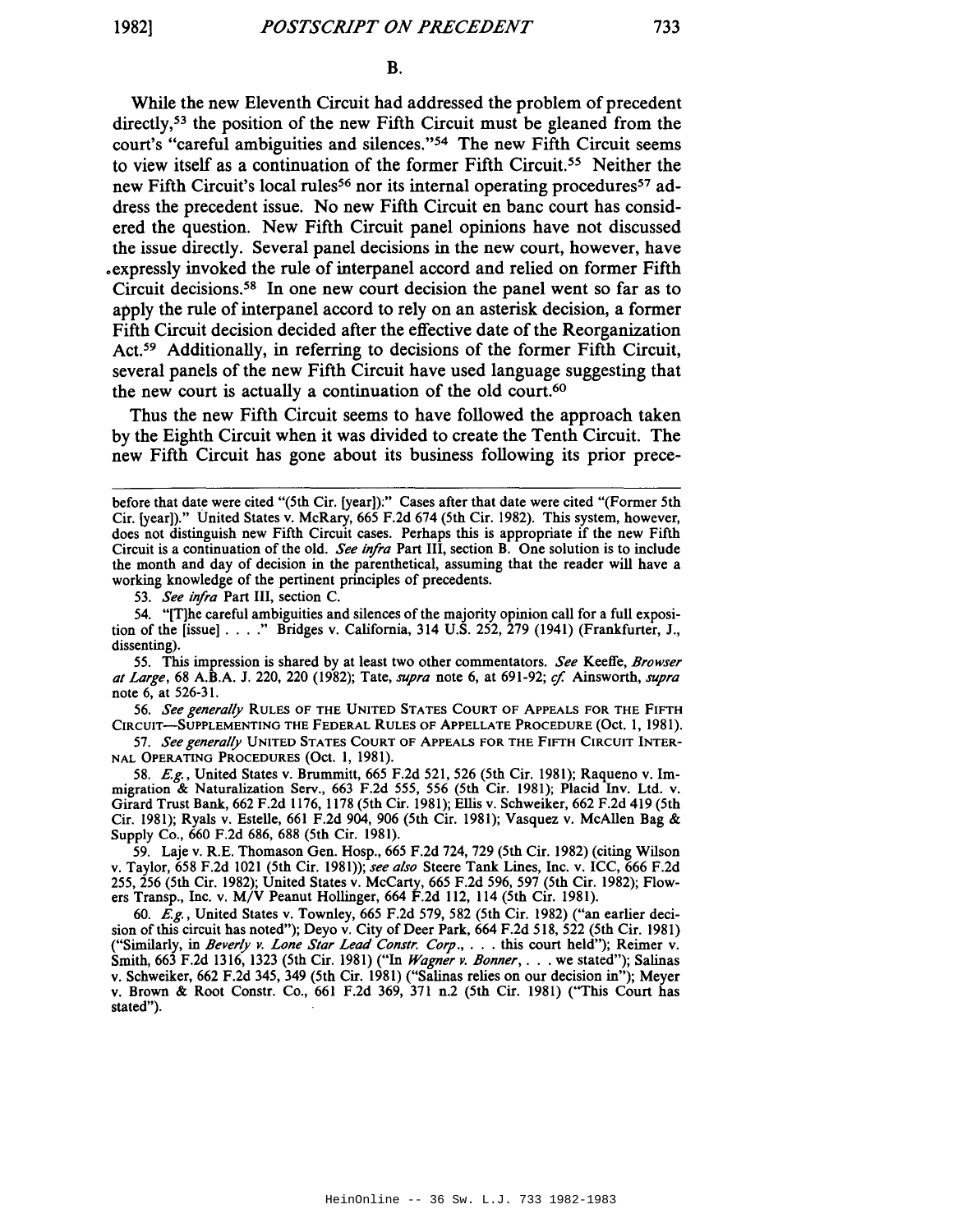dent.61 All previously decided former Fifth Circuit decisions, whether decided before or after the effective date of the Reorganization Act, are being considered as binding precedents in the new court.<sup>62</sup> The remarks of Chief Judge Clark at the new court's opening ceremonies suggest that this course has been by design and not by happenstance:

We recognize that the words Congress used to divide the Fifth Circuit are read by some as decreeing that we died today and that two new circuits were born. Such a construction shall not guide this court. The spirit of this legislation sought to strengthen the historic impact of this court, not to terminate it. The letter killeth but the spirit giveth life. We are determined to be of that strengthening spirit.

Long live the Fifth Circuit<sup>[63</sup>

The new Fifth Circuit apparently has reached a judicial consensus that its panels will routinely apply the appropriate precedent of the former Fifth Circuit, subject to an en banc overruling. The new circuit has announced this consensus through its chief spokesperson and panels have thus far adhered to it.64

c.

The new Eleventh Circuit has directly considered the issue of what precedential import it should afford decisions of the former Fifth Circuit. Chief Judge Godbold<sup>65</sup> wrote for a unanimous en banc court in *Bonner v*. City of*Prichard,66* the first case to be heard and the first opinion to be published by the new United States Court of Appeals for the Eleventh Circuit.67 The en banc court held:

66. 661 F.2d 1206 (11th Cir. 1981).

67. An appeal in an actual "case or controversy" was the necessary vehicle for deciding the issue. *See* Baker, *supra* note 5, at 713 n.203. To arrange for *Bonner v. City of Prichard* to

<sup>61.</sup> Baker, *supra* note 5, at 726-28.

<sup>62.</sup> No decision has arisen in which the new Fifth Circuit has held itself bound by a decision of the new Eleventh Circuit. The rule of interpanel accord, of course, does not apply between circuits. *Id.* at 723-24, 732-33. *But see supra* notes 50-5 I.

<sup>63.</sup> Remarks of Chief Judge Charles Clark at the Opening Ceremonies for the Division of the United States Court of Appeals for the Fifth Circuit (Oct. 1, 1981, New Orleans, Louisiana); *see supra* note 3. Chief Judge Clark has described his address as "[t]he only public position on the subject of precedent." Letter from Chief Judge Charles Clark, United States Court of Appeals for the Fifth Circuit (Feb. 9, 1982). After quoting the language quoted in the text, Chief Judge Clark explained, "I know of no formal holding to this effect nor of any contemplation that one will be forthcoming. The name continues with all it implies." *Id.* In earlier correspondence, Chief Judge Clark stated that his remarks "commit our circuit to the course we are determined to follow." Letter from Chief Judge Charles Clark, United States Court of Appeals for the Fifth Circuit (Oct. 7, 1981).

<sup>64.</sup> For a discussion of the judicial consensus approach, see Baker, *supra* note 5, at 711-12. Arguably, the panel decisions relying on the former Fifth Circuit precedent cited *supra* notes 61-63 are themselves precedents for this approach to the former court's case law. *But see* Baker, *supra* note 5, at 712-16.

<sup>65.</sup> Not only is ChiefJudge Godbold "the first individual in the nation's history to hold that position in two different circuits," Baker, *supra* note 5, at 707-08 n.168, but until July I, 1984, when the former Fifth Circuit ceases to exist, he simultaneously serves as Chief Judge of both the new Eleventh Circuit and the former Fifth Circuit. Commemorative Program for the Closing and Opening Ceremonies for the Division of the United States Court of Appeals for the Fifth Circuit (Oct. 1, 1981, New Orleans, Louisiana).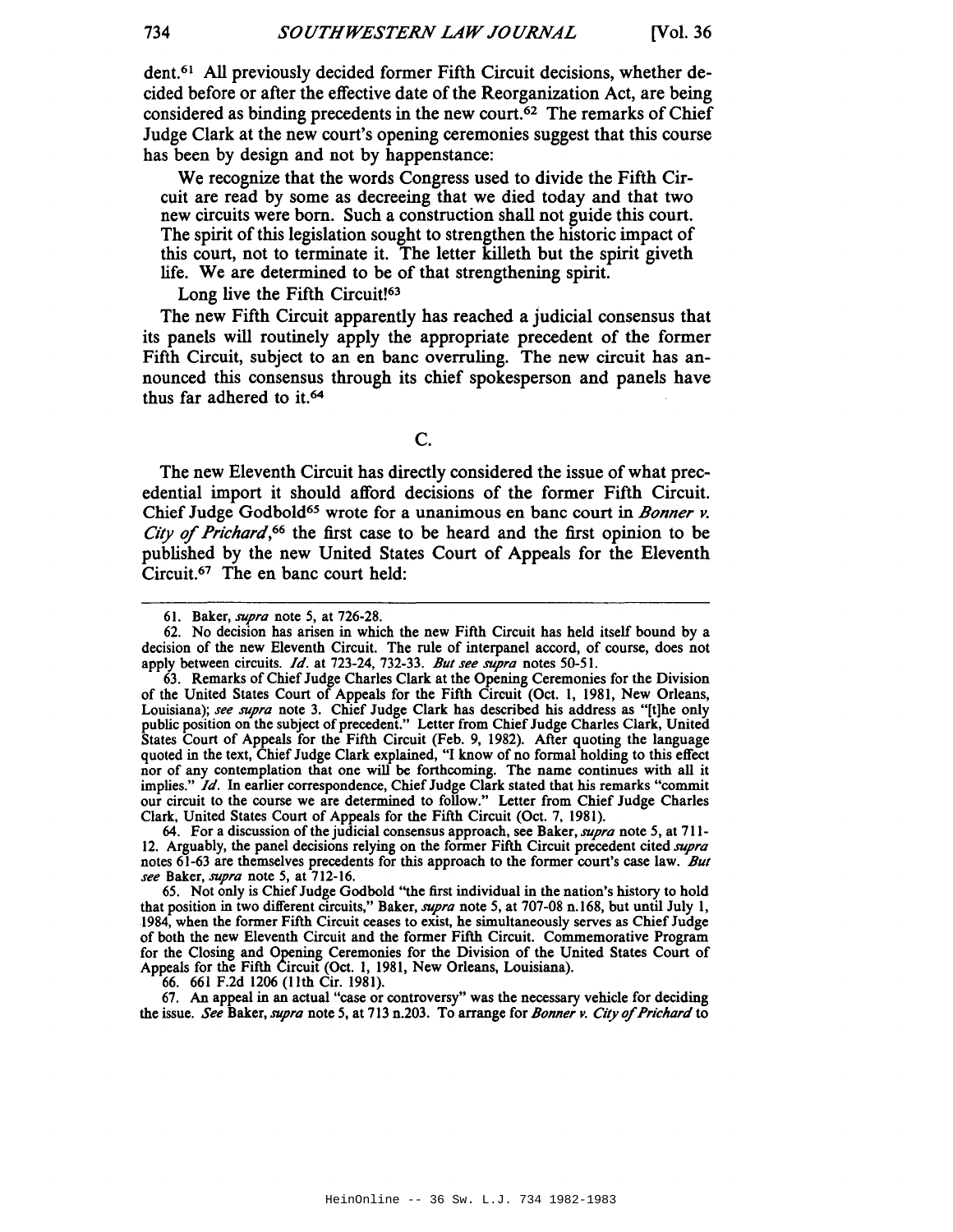[TJhe decisions of the United States Court of Appeals for the Fifth Circuit (the "former Fifth" or the "old Fifth"), as that court existed on September 30, 1981, handed down by that court prior to the close of business on that date, shall be binding as precedent in the Eleventh Circuit, for this court, the district courts, and the bankruptcy courts in the circuit.68

be heard en banc was no simple task. The Reorganization Act provided for the processing of cases that prior to Oct. 1, 1981, had been filed in the former Fifth Circuit:

(I) If the matter has been submitted for decision, further proceedings in respect of the matter shall be had in the same manner and with the same effect as if this Act had not been enacted.

(2) If the matter has not been submitted for decision, the appeal or proceedings, together with the original papers, printed records, and record entries duly certified, shall, by appropriate orders, be transferred to the court to which it would have gone had this Act been in full force and effect at the time such appeal was taken or other proceeding commenced, and further proceedings in respect of the case shall be had in the same manner and with the same effect as if the appeal or other proceeding had been filed in such court.

Reorganization Act, *supra* note 10, §§ 9(1), (2). For a summary of the statutory transition procedures, see Baker, *supra* note 5, at 705-06. In *Bonner v. City* of*Prichard* the en banc court held that a case filed prior to Oct. 1, 1981, in the former Fifth Circuit was "submitted for decision" to the former court within the meaning of the Reorganization Act on the date the appeal was heard by an oral argument panel of the former court or was fully decided by a three-judge screening panel of the former court without oral argument. 661 F.2d at 1208. *Precedent Times Three* had suggested that in the latter nonargument type of appeal the sending of the briefs and records to the initiating judge on the screening panel should be the submission point. Baker, *supra* note 5, at 706 n.152. The practical difference between the suggested submission point and the en banc court's submission point is that the latter results in fewer appeals being decided by the former court since their transfer from a panel in a unit ofthe former court to a corresponding panel in the appropriate new court will occur up until the point at which the last screening judge concurs in the nonargument disposition. See<br>generally Rahdert & Roth, Inside the Fifth Circuit: Looking at Some of Internal Procedures, 23 Loy. L. REV. 661 (1977).

As part of its internal operating procedures, the Eleventh Circuit has codified this part of the *Bonner v. City* of*Prichard* holding. UNITED STATES COURT OF ApPEALS FOR THE ELEV-ENTH CIRCUIT, INTERNAL OPERATING PROCEDURES VI.A, at 18 (Oct. 1, 1981). *Accord,* UNITED STATES COURT OF ApPEALS FOR THE FIFTH CIRCUIT, INTERNAL OPERATING PRO-CEDURES 8, 21 (Oct. I, 1981).

The question remained how *Bonner v. City of Prichard* satisfied this definition of submission so that the new court could consider the appeal. The en banc court reasoned that an appeal designated for oral argument before Oct. I, 1981, that was scheduled for oral argument after that date had not been "submitted" to the former court. *Bonner v. City* of*Prichard* was such an appeal. During routine screening in Sept. 1981 an initiating judge of a former Fifth Circuit Unit B screening panel assigned the case for oral argument. Since a nonargument disposition had not begun, such a disposition could not be completed, and since there were no oral argument panels sitting before Oct. I, 1981, to which it could be argued, the appeal was in neither way "submitted for decision." Not having been submitted to the former court, the appeal became an Eleventh Circuit case under § 9(2) of the Reorganization Act, quoted above. 661 F.2d at 1208. The new Eleventh Circuit, by an informal consensus prior to Oct. I, 1981, which was confirmed by a formal vote on Oct. 2, 1981, agreed to consider the case en banc to rule on the precedent issue. *Id. 1207.*

68. 661 F.2d at 1207. Just as Chief Judge Clark's speech forewarned the new Fifth Circuit's approach to precedent, *see supra* text accompanying note 63, the statement of Judge Frank M. Johnson, Jr. before the Subcommittee of the House Judiciary Committee forewarned the new Eleventh Circuit's approach: "We represent without reservation that as now constituted the Court can be divided into two three-state circuits without any significant philosophical consequences within either of the proposed circuits." Ainsworth, *supra* note 6, at 528 (quoting *Federal Court Organization and F!fth Circuit Division: Hearings on H.R. 6060, H.R.* 766.5 *and Related Bills Before the Subcomm. on Courts, Civil Liberties, and the*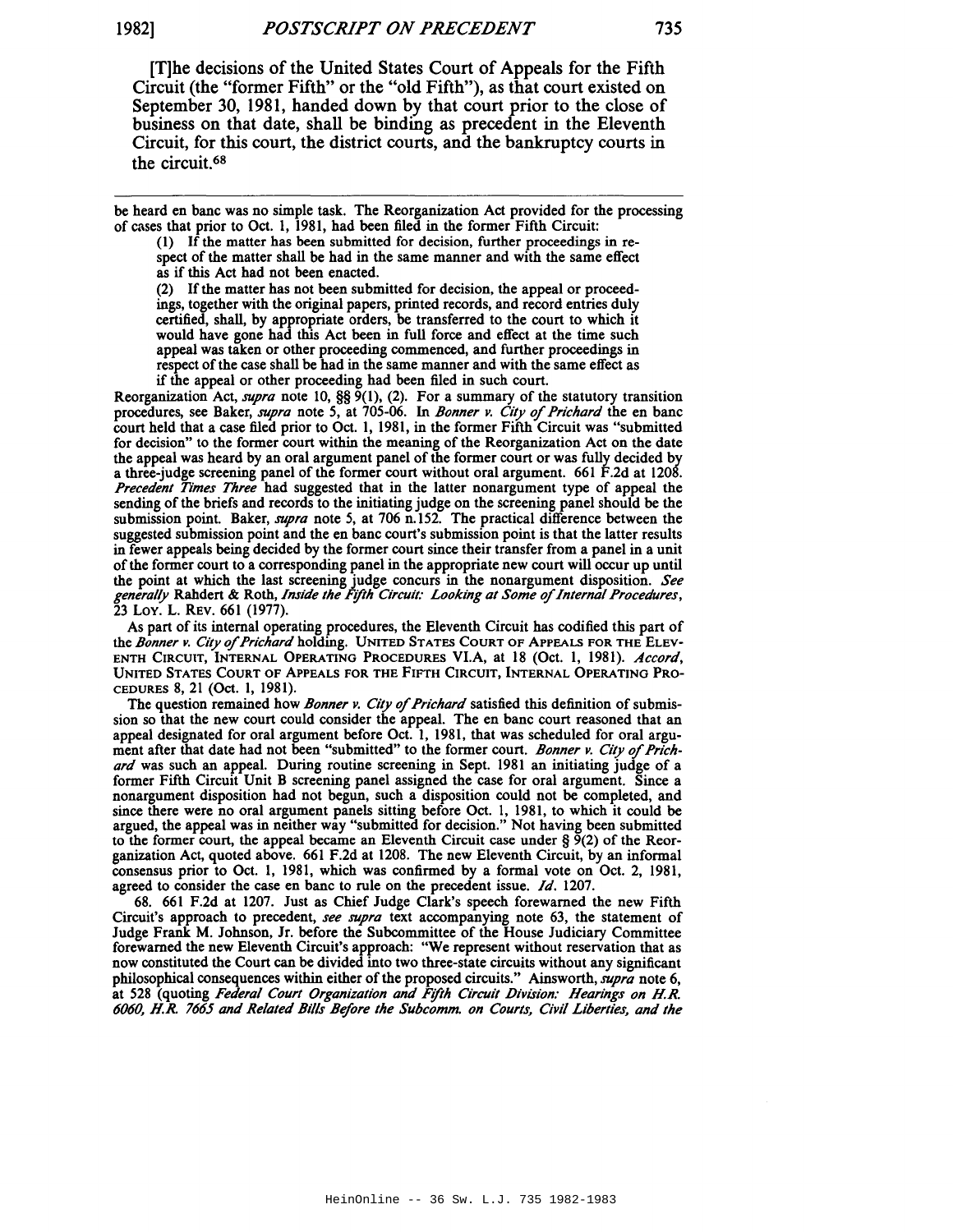The en bane court generally followed the analysis, if not all the recommendations, in *Precedent Times Three.* Initially, the en bane court committed the new Eleventh Circuit to the absolute rule of interpanel accord that had been followed in the former Fifth Circuit; "a prior decision of the circuit (panel or en bane) could not be overruled by a panel but only by the court sitting en banc."69 Having made this institutional commitment, the en bane court next considered the critical issues of whether it should adopt some established body of law as its own precedents and, if so, what established body of case law it should choose. Several reasons were offered for the en bane court's decision to adopt former Fifth Circuit precedents.

The en bane court first emphasized the importance of stability and predictability in the rule of law.<sup>70</sup> The three states in the new Eleventh Circuit had been a part of the former Fifth Circuit since 1866.<sup>71</sup> During this time district courts and bankruptcy courts have provided the appeals, the present Eleventh Circuit judges have made recent contributions, lawyers have litigated countless cases, and the public has ordered its affairs in reliance on the body of law developed by the former Fifth Circuit.72 By adopting the former Fifth Circuit precedents, a measure of these values would be preserved.73 The en bane court also relied on the historical precedent when Congress divided the Eighth Circuit in 1929.<sup>74</sup> Finally and most importantly, while theoretically possible, the failure to select a body of precedent would be practical hopple. Litigants, their attorneys, panels, and the en bane court would be forced to examine every issue in every appeal as an issue of first impression. Such a state of affairs was deemed unnecessary and undesirable.75 Refusing to embark on their judicial mis-

69. 661 F.2d at 1209; *see* Baker, *supra* note 5, at 723-24; *see also* Tate, *supra* note 6, at 690.

70. 661 F.2d at 1209-10 (quoting Moragne v. States Marine Lines, Inc., 398 U.S. 375, 403 (1970».

71. *See* Baker, *supra* note 5, app. at 736-39.

72. 661 F.2d at 1210. These reasons parallel the general policy arguments of stare decisis that Judge Frank identified and criticized: justice, stability, symmetry, attorney reliance, and institutional convenience. *See* Baker, *supra* note 5, at 731-32.

73. The en banc court, of course, would be able to overrule any former Fifth Circuit precedent. 661 F.2d at 1210. Arguably, this power renders the *Bonner v.* City of*Prichard* disposition a Catch-22 type of dictum. *See* Baker, *supra* note 5, at 716-17.

74. 661 F.2d at 1210 (citing Thompson v. St. Louis-S.F. Ry., 5 F. Supp. 785 (N.D. Okla. 1934), and *In re* Meyers, 1 F. Supp. 673 (W.O. Okla. 1932), *rev'd on other grounds sub nom.* Burbee v. Spurrier Lumber Co., 64 F.2d 5 (10th Cir. 1933». *But see* Baker, *supra* note 5, at 726-28, concluding that "[t]he creation of the Tenth Circuit precedent . . . is inconclusive." *Id.* at 728.

75. 661 F.2d at 1211. "The prospect of decades of writing on a clean slate in pursuit of the possibility that in some case or cases we might find a rule we like better (or even conclude that an old Fifth Circuit decision is wrong) is at best unappealing, at worst catastrophic." *Id.* The rejected approach would have transformed every panel opinion into a potential en banc appeal, as a new precedent "of exceptional importance." Id. But cf.

*Administration* of*Justice* of*the House Comm. on the Judiciary,* 96th Cong., 2d Sess. <sup>21</sup> (1980) (statement of the Honorable Frank M. Johnson)). Judge Robert A. Ainsworth, Jr. echoed this sentiment: "Our judgment should be trusted that the judicial philosophy of the two courts after the division will not differ from what it is today . . . ." Ainsworth, *supra* note 6, at 529.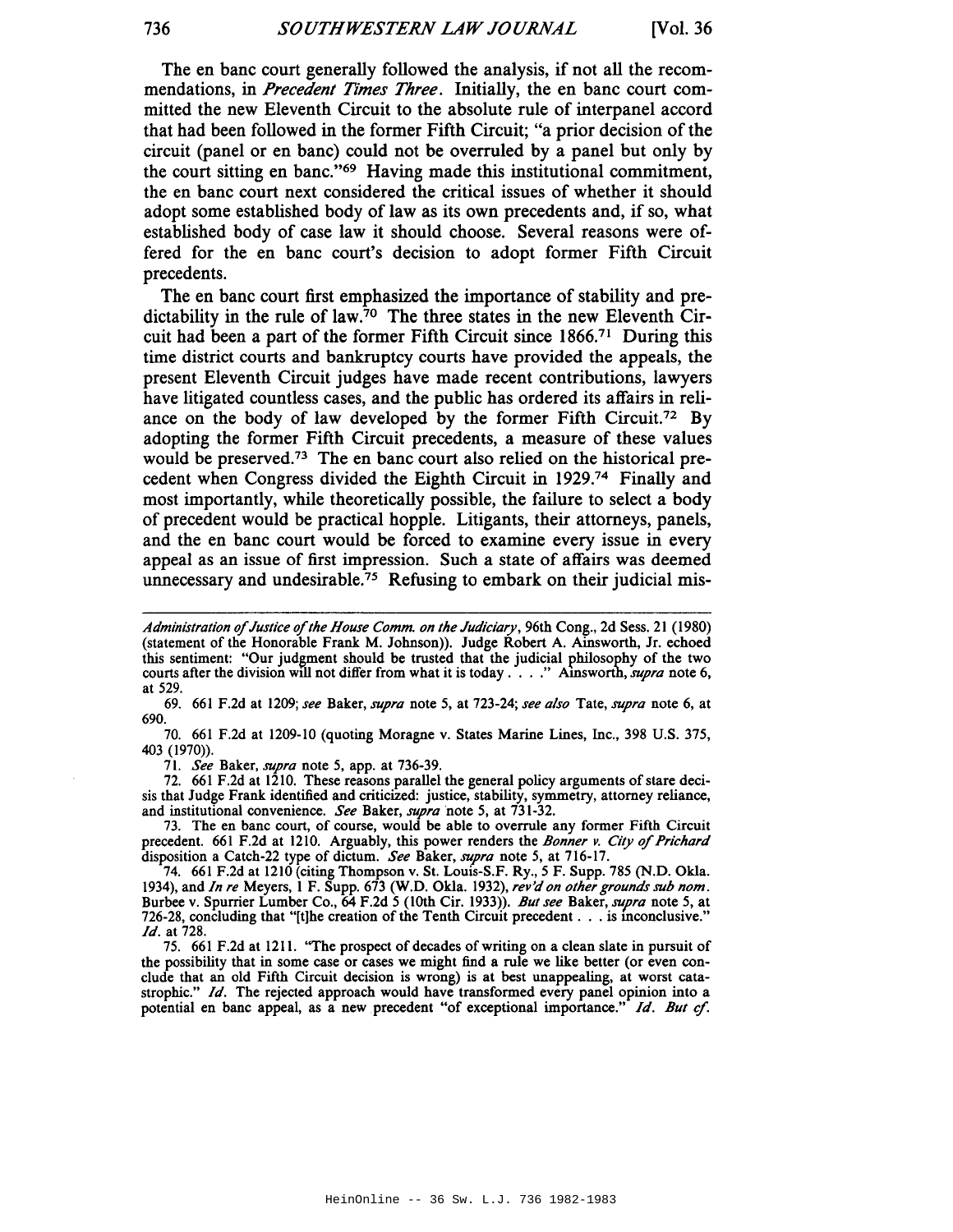sion without a body of precedent, the judges concluded, "We choose instead to begin on a stable, fixed, and identifiable base while maintaining the capacity for change."76

The en bane court's analysis then considered how to proceed in adopting the former Fifth Circuit precedent. It was unwilling to adopt precedent by an informal and unrevealed consensus among the individual judges because of the lack of notice and the inherent instability in such an approach.77 The rule-making power was deemed an inappropriate method for adopting a body of precedent because the task was substantive and judicial, not procedural and administrative.<sup>78</sup> Having implicitly rejected the panel mechanism by its grant of en bane review in *Bonner v. City* of *Prichard,* the only remaining mechanism for the wholesale adoption of former Fifth Circuit precedent was the en bane decision in the case sub judice.79

The en bane court, however, did not incorporate all former Fifth Circuit precedent without qualification.<sup>80</sup> Instead, the court adopted only decisions of the former Fifth Circuit decided on or before September 30, 1981, the day before the effective date of the Reorganization Act.<sup>81</sup> The effect on Eleventh Circuit law of other categories of former Fifth Circuit case law was reserved for "future consideration."<sup>82</sup> Thus left in litigatory limbo were decisions of the former Fifth Circuit handed down after September

76. 661 F.2d at 1211. For a discussion of the doctrine of *stare decisis et non quieta movere,* relied upon so heavily by the en banc court, see Baker, *supra* note 5, at 712-17.

78. 661 F.2d at 1210-11 (citing Baker, *supra* note 5, at 717). *Butsee* Baker, *supra* note 5, at 718-20 (proposing an administrative solution as part of the local rules for en banc procedures). Consistent with *Bonner v. City* of*Prichard,* neither the local rules nor the internal operating procedures of the new Eleventh Circuit deal with the precedent problem. *See generally* INTERIM LOCAL RULES OF THE UNITED STATES COURT OF ApPEALS FOR THE ELEVENTH CIRCUIT (Oct. I, 1981) (The interim rules will be tested for one year and then reviewed and revised. *Id.* at I); UNITED STATES COURT OF ApPEALS FOR THE ELEVENTH CIRCUIT INTERNAL OPERATING PROCEDURES (Oct. I, 1981).

79. For a discussion of the intransigent problems of stare decisis involved in the panel and en banc mechanisms, see Baker, *supra* note 5, at 713-18. The en banc court also implicitly rejected the statutory mechanism and the argument made in *Precedent Times Three* that the legislative intent behind the Reorganization Act discouraged adoption of former Fifth CirCUit precedent. *See id.* at 728-30; *see also* Heflin, *supra* note 6, at 614.

80. 661 F.2d at 1209.

81. The last ten decisions ofthe former Fifth Circuit adopted in *Bonner v. City* of*Prichard* were decided on Sept. 30, 1981. United States v. Lerma, 657 F.2d 786 (5th Cir. 1981); Louisiana Chem. Ass'n v. Bingham, 657 F.2d 777 (5th Cir. 1981); Vicon, Inc. v. CMI Corp., 657 F.2d 768 (5th Cir. 1981); United States v. Wilson, 657 F.2d 755 (5th Cir. 1981); Johnson v. Uncle Ben's, Inc., 657 F.2d 750 (5th Cir. 1981); Hollis v. Itawamba County Loans, 657 F.2d 746 (5th Cir. 1981); McKinney v. Estelle, 657 F.2d 740 (5th Cir. 1981); United States v. Mouton, 657 F.2d 736 (5th Cir. 1981); United States v. Cook, 657 F.2d 730 (5th Cir. 1981); NLRB v. Decibel Prods., Inc., 657 F.2d 727 (5th Cir. 1981).

82. 661 F.2d at 1209 n.5.

Baker, *supra* note 5, at 731 n.321 (suggesting that the application of the rule of interpanel accord between two circuits might violate the spirit of FED. R. ApP. P. 35). The en banc court also made an analogy to the nearly wholesale adoption in this country of English common law. 661 F.2d at 1211; *see* Baker, *supra* note 5, at 710-11.

<sup>77.</sup> 661 F.2d at 1210 (citing Baker, *supra* note 5, at 711). The rejected judicial consensus tactic seems to be close to the approach taken by the new Fifth Circuit. *See supra* Part III, section B.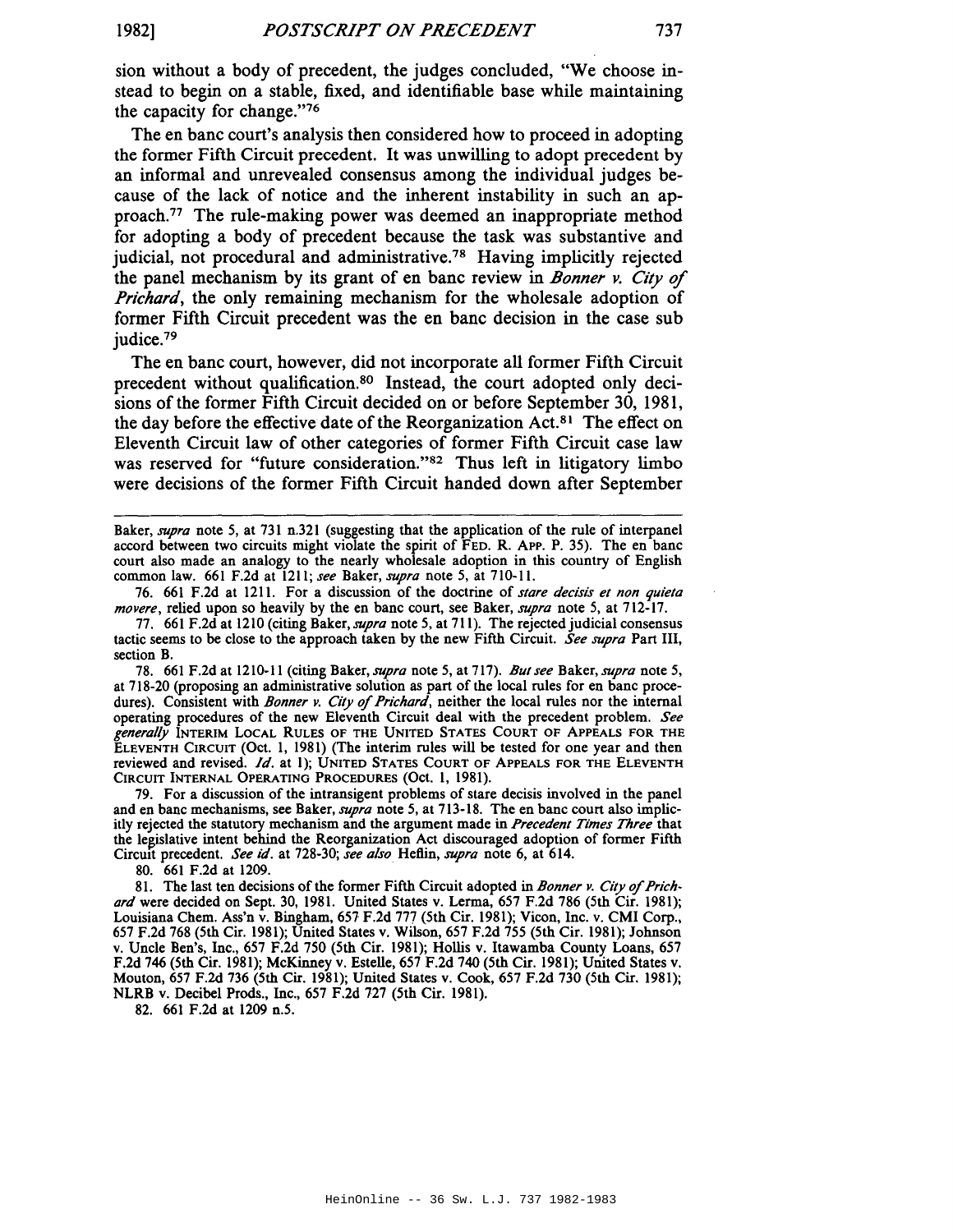30, 1981, in appeals submitted to that court before October 1, 1981. All post-September 30th panel decisions of Unit A and Unit B and en banc decisions of the former Fifth Circuit are in this category, and they carry the asterisk described above.83 The en banc court in *Bonner v. City* of *Prichard* thus avoided a dictum concerning the effect of these limbo decisions not relevant to the merits.<sup>84</sup> Considered in perspective, these limbo decisions may be of limited consequence among the vast number of precedents that *Bonner v. City* of*Prichard* did incorporate into Eleventh Circuit law.8s The Reorganization Act, however, mandates that the former Fifth Circuit continue to exist to decide appeals submitted before the effective date as "the fifth judicial circuit of the United States as in existence on the day before the effective date."<sup>86</sup> The statute makes no distinction between appeals decided on or before September 30, 1981, and those appeals decided after that date. In order to draw such a distinction in a future decision, the new Eleventh Circuit will have to explain any disparate treatment of the case precedents in terms of the policies already discussed that militated in favor of incorporating some former Fifth Circuit case law.<sup>87</sup>

In any event, the en banc decision in *Bonner v. City* of*Prichard* has been followed in the Eleventh Circuit. Panels of the new Eleventh Circuit have expressly applied the rule of interpanel accord to appropriate decisions of

85. The burgeoning docket that led to the division of the former Fifth Circuit also resulted in an enormous output. By 1981 total filings in the former court approached 5,000; of nearly 2,500 opinions, nearly 1,600 were published. Tate, *supra* note 6, at 693-95. Given this remarkable recent output and the 90-year life of the former Fifth Circuit, the limbo decisions are almost negligible.

86. Reorganization Act, *supra* note 10, § 10(1); *see* Baker, *supra* note 5, at 705-06.

*87. See supra* text accompanying notes 70-79. The new Eleventh Circuit was reluctant to adopt as precedent those decisions of the former Fifth Circuit decided by Unit B of the old court after Sept. 30, 1981. This reluctance seems strange because Unit B was composed of the same states and the same judges as the Eleventh Circuit. Another consideration may reveal why the Eleventh Circuit was so careful in its holding. The more recent former Fifth Circuit cases also include appeals decided by Unit A of the old court, which was composed of the same states and the same judges as the new Fifth Circuit. To adopt Unit B's post-September 30th case law is reasonable, but to adopt that of Unit A without the ability to participate in any Unit A en banc review is less justifiable. *See supra* note 7. Judge Tate explained the problem created by unit en banc courts:

Thus, if a majority of Unit A judges disagreed with a Unit B precedent, they were bound by it until in its own case, a Unit A en banc decision overruled it-following which, Unit B would be bound by this Unit A en banc opinion, until a Unit B opinion overruled. Despite theoretical difficulties that may be envisioned, the expectation was realized that, in fact, little practical problem would be created during the short transitional period between January and October, 1981.

Tate, *supra* note 6, at 692. The en banc court in *Bonner v. City* of *Prichard* held that a decision of either unit of the former Fifth Circuit would be binding so long as it was decided on or before Sept. 30, 1981. 661 F.2d at 1211 n.8.

*<sup>83.</sup> See supra* text accompanying notes 38-42.

<sup>84.</sup> Mitchum v. Purvis, 650 F.2d 647 (5th Cir. 1981), decided on July 13, 1981, controlled the merits that involved the due process rights of a prisoner in an action under 42 U.S.C. § 1983 (Supp. IV 1980). Perhaps the decision to adopt former Fifth Circuit precedent was made easier by the agreement of both parties in *Bonner v. City* of*Prichard.* Appellant and appelleesjoined in urging that the court adopt former Fifth Circuit precedent; the latter, however, urged that the en banc overrule *Mitchum.* 661 F.2d at 1212. While the en banc court could have overruled *Mitchum,* it chose not to do so. *Id.* at 1211-12.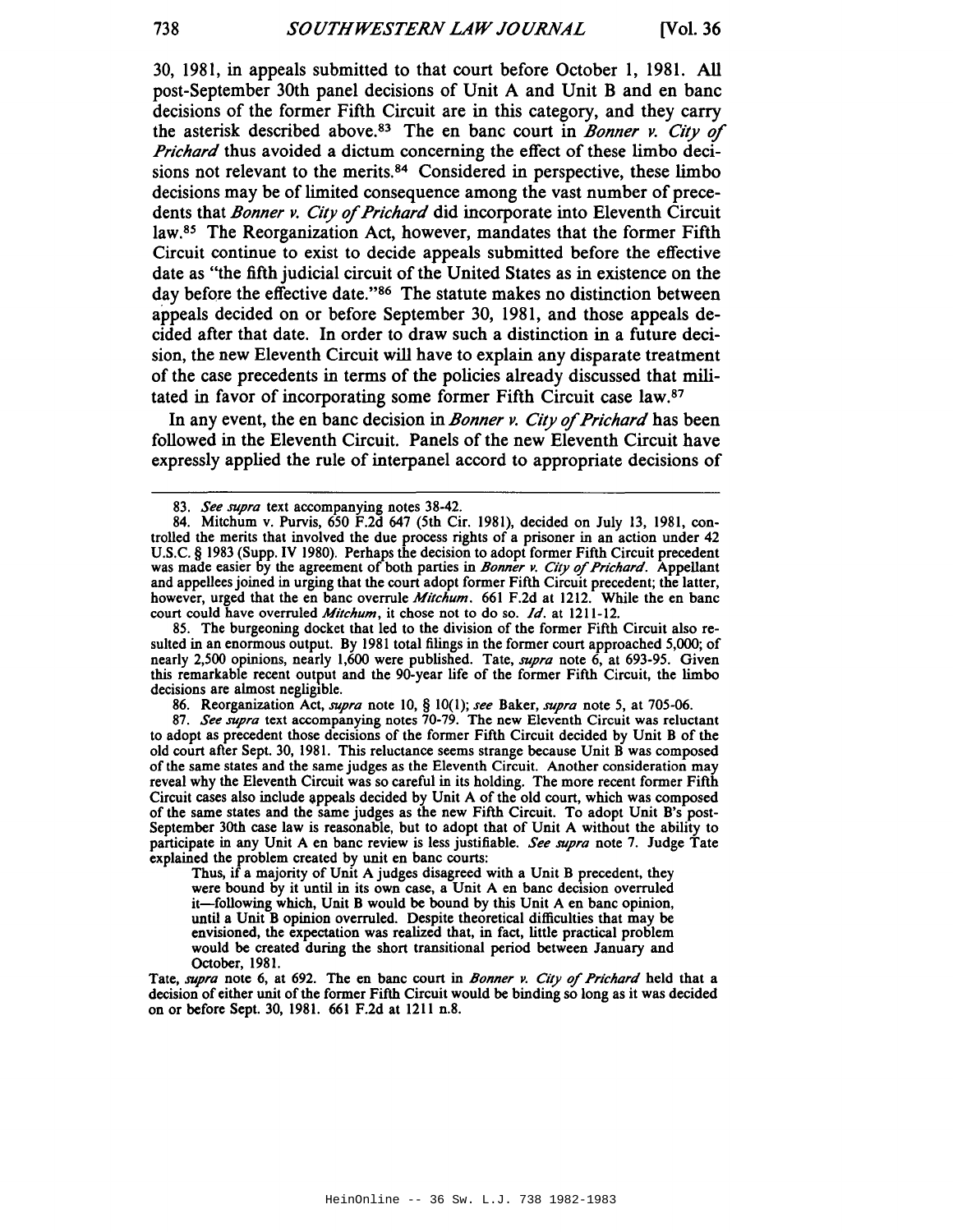the former Fifth Circuit.88 Several opinions have expressly relied on *Bonner Y. City* of*Prichard* for the general proposition that the appropriate former Fifth Circuit case law is binding on the panels of the new Eleventh Circuit.89 In addition, some opinions in the Eleventh Circuit refer to selected former Fifth Circuit decisions in language suggesting that the two courts are one, $90$  just as has been done in some new Fifth Circuit opinions.<sup>91</sup> Finally, the rule of interpanel accord already has developed in the new Eleventh Circuit with panels of the new court considering themselves bound by their own nascent precedents.92

IV.

The problem of precedent, so carefully analyzed in *Precedent Times Three,* is not the most critical issue raised by the division of the former Fifth Circuit. Clearly, "[i]n the future, Congress should legislate with respect to the viability of precedents across redrawn boundary lines."93 The tack of the new Fifth Circuit and the decision of the new Eleventh Circuit in *Bonner Y. City* of*Prichard* have solved the problem of precedent in large part. Indeed, recognizing the increasing finality of the courts of appeals in our federal judicial system,94 the problem of precedent would be settled "in the course of a generation"<sup>95</sup> without any definitive ruling. Judges,

90. The panel in McLaughlin v. City of La Grange, 662 F.2d 1385 (11th Cir. 1981) explained:

On October 2, 1981, this court sitting en banc adopted all existing precedent in the United States Court of Appeals for the Fifth Circuit on September 30, 1981, as its own. Reference to ''this Court," "we," ''us'' and cases decided by the "old Fifth Circuit" are based on that ruling.

*Id.* at 1388 n.2; *see also, e.g.,* Strode Publishers, Inc. v. Holtz, 665 F.2d 333, 335 (lIth Cir. 1982) (''The general rule has been stated by us several times."); United States v. Cox, 664 F.2d 257, 260 (11th Cir. 1981) ("We have reversed convictions because of similar remarks."); Erkins v. Bryan, 663 F.2d 1048, 1051 (lIth Cir. 1981) (''This Court has held"); Cowart v. Schweiker, 662 F.2d 731, 734 (11th Cir. 1981) ("In several recent cases, this circuit has concluded").

*91. See supra* text accompanying note 60.

92.  $E.g.$ , United States v. Rivamonte, 666 F.2d 515, 517 (11th Cir. 1982); United States v. Schwartz, 666 F.2d 461, 463 (lIth Cir. 1982).

Tate, *supra* note 6, at 694; *see also* Baker, *Constitutional Law,* 27 Loy. L. REv. 80S, 862 (1981) (Fifth Circuit Symposium).

95. The reports of a given jurisdiction in the course of a generation take up pretty much the whole body of the law, and restate it from the present point of view. We could reconstruct the corpus from them if all that went before were burned. The use of the earlier reports is mainly historical. . . .

<sup>88.</sup> E.g., United States v. Burns, 662 F.2d 1378, 1383-84 (11th Cir. 1981); United States v. One (1) Douglas A—26B Aircraft, 662 F.2d 1372, 1377-78 (11th Cir. 1981).

<sup>89.</sup> E.g., Fitzpatrick v. IRS, 665 F.2d 327, 329 n.4 (11th Cir. 1982); Ultracashmere House, Ltd. v. Meyer, 664 F.2d 1176, 1182 n.ll (lIth Cir. 1981); United States v. Miller, 664 F.2d 826, 827 n.2 (11th Cir. 1981); United States v. Scott, 664 F.2d 264, 264 n.l (llth Cir. 1981); Fehlhaber v. Fehlhaber, 664 F.2d 260, 262 n.5 (lIth Cir. 1981); Goodman v. Keohane, 663 F.2d 1044, 1046 n.l (11th Cir. 1981).

<sup>93.</sup> Baker, *supra* note 5, at 734.

<sup>94.</sup> The Fifth Circuit last year heard 18.8% of all cases appealed to the eleventh federal circuit courts of appeal. For a substantial percentage of federal litigants, it was thus in effect a court of last resort, since during the past year the United States Supreme Court granted only twenty-four petitions for certiorari to review its 2,743 opinions, less than 1% of the opinions entered.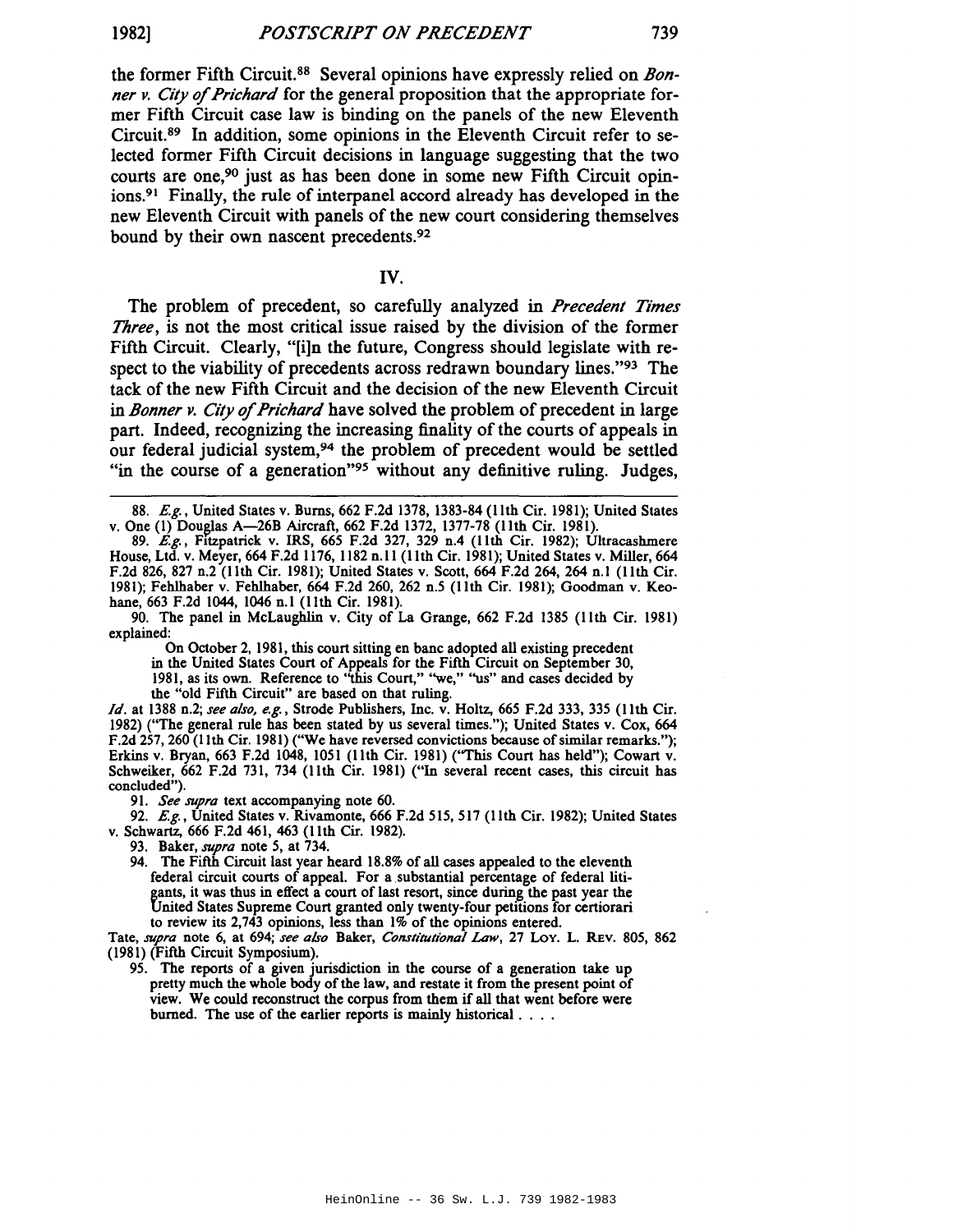attorneys, or commentators have not yet had time to discern the degree and quality of differences in law between the two new courts.96 The initial institutional reactions to the division, perhaps, have postponed the inevitable. Presumably, future differences between the new Fifth and new Eleventh Circuits will eventually be just as pronounced as the present differences between the Eighth and Tenth Circuits.97 The more critical issue to the future of our federal courts is whether circuit splitting is the appropriate congressional response to the problems facing the large courts of appeals. This issue was largely ignored in *Precedent Times Three* and may only be introduced here.

Congressional anticipations of the effects of the Reorganization Act included a decreased likelihood of intracircuit conflicts, a more manageable output of opinions, a simplification of en bane procedures, and a savings of time and expenses due to reduced travel by litigants and court personnel.<sup>98</sup> The primary purpose, however, was "to provide consistent, expeditious justice for the citizens of the circuits."99 While an evaluation of how the two new courts are faring is somewhat premature, several knowledgeable commentators have formed some first impressions.<sup>100</sup> The former Fifth Circuit's docket matched the mammoth proportions of its geographical size.<sup>101</sup> The docket was so large that each of the new court's dockets after the division is still large when compared to the other circuits. If the former Fifth Circuit's filings for the twelve-month period ending September 30, 1980, were allocated to the two new circuits, the new Fifth Circuit would be second only to the Ninth Circuit in filings, and the Eleventh Circuit would rank sixth among the twelve circuits.<sup>102</sup> Despite its crushing docket, the former Fifth Circuit became "current" just before the effective date of the Reorganization Act, largely due to the increased judgepower from the

Holmes, *The Path* of*the Law,* 10 HARv. L. REV. 457, 458 (1897).

The goal of the legislation is to meet societal change and growing caseloads in the six States presently comprising the Fifth Circuit. It accomplishes this by providing the residents, attorneys, and litigants who reside or litigate within those States with a new Federal judicial structure which is capable of meeting the clear mandates of our judicial system-the rendering of consistent, expeditious, fair and inexpensive justice. The two new circuits will preserve and promote the vigor, integrity and independence of the illustrious parent court.

H.R. REP. No. 1390, 96th Cong., 2d Sess. 1, *reprinted in* 1980 U.S. CODE Cong. & AD. NEWS 4236, 4237.

100. *See generally* Ainsworth, *supra* note 6; Heflin, *supra* note 6; Rubin, *F!fth Circuit Symposium Introduction,* 25 Loy. L. REV. 441 (1979); Tate, *supra* note 5; Wisdom, *Requiem lor a Great Court,* 26 Loy. L. REV. 787 (1980).

101. Between 1970 (2,014) and 1980 (4,225) filings more than doubled and it was estimated that by 1982 in excess of 5,000 cases would be filed. Heflin, *supra* note 6, at 597. The workloads of all the circuit courts increased nearly 100% in the decade of the I970s. *Id.* at 598 n.6. "[Sltatistical summaries abound." Baker, *supra* note 5, at 697 n.83 (citations of summaries and reports).

102. Ainsworth, *supra* note 6, at 523 n.2.

<sup>96.</sup> *See* Harvey, *supra* note 41, at 29.

*<sup>97.</sup> See* Baker, *supra* note 5, at 726-28.

<sup>98.</sup> Heflin, *supra* note 6, at 616-17.

<sup>99.</sup> *Id.* at 617; *see also* Baker, *supra* note 5, at 728-30.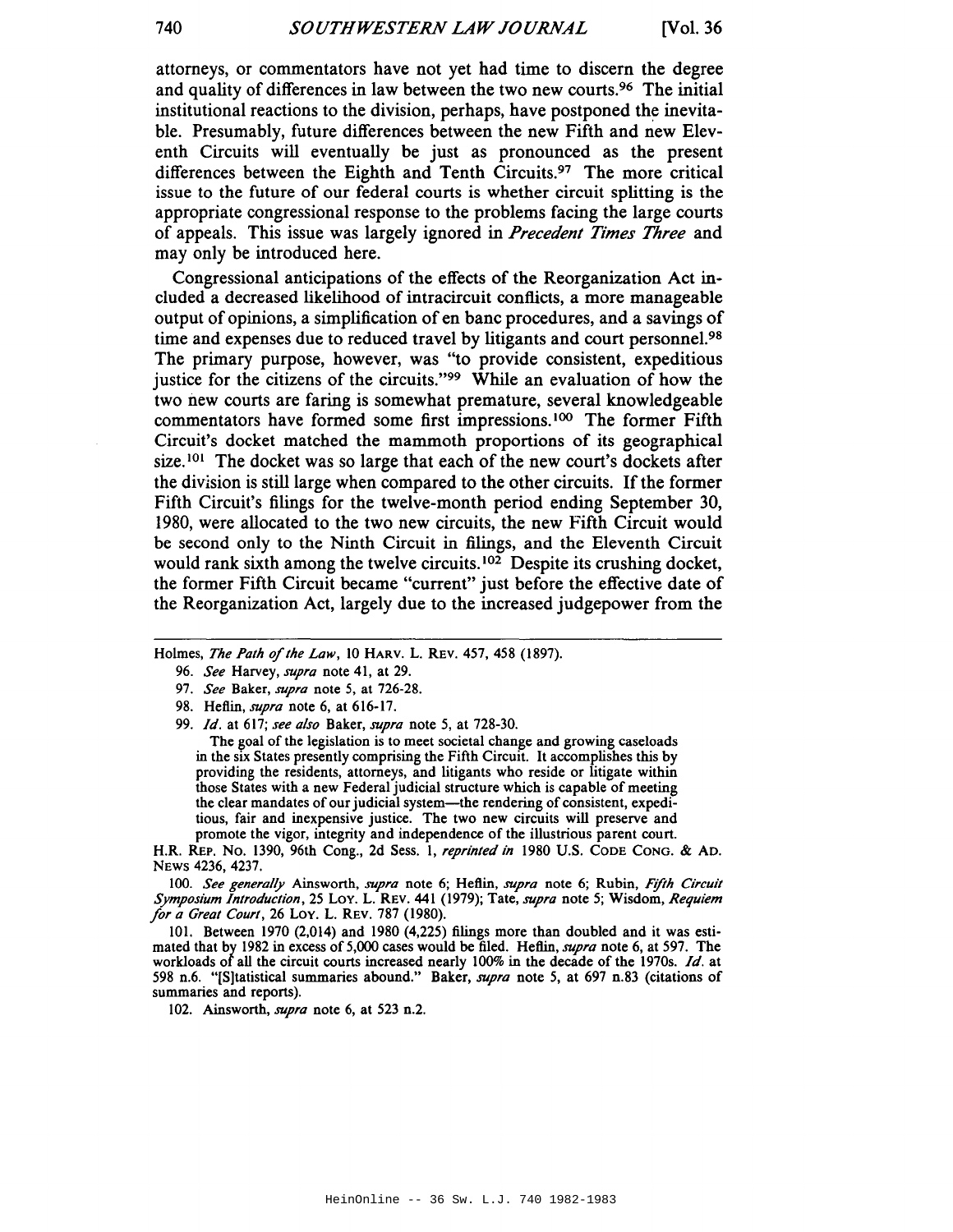Omnibus Judgeship Act of 1978. <sup>103</sup> Compared with the prior year's filings, in 1981 the states in the new Fifth Circuit experienced an eight percent increase and the states in the new Eleventh Circuit experienced a twenty-four percent increase. <sup>104</sup> Just how long the two new courts can remain current is unclear. In any event, each of the two new courts is a large court and is likely to experience such eventual docket growth that its effective functioning will be endangered.<sup>105</sup> Inevitably, Congress will consider further divisions in the new Fifth and Eleventh Circuits and in other circuits. The critical issue then will be circuit splitting itself rather than the problems of precedent.

The debate has already been joined. A congressional proponent of circuit splitting has opined, "Congress recognized that a point is reached where the addition of judges decreases the effectiveness of the court, complicates the administration of uniform law, and potentially diminishes the quality of justice within a circuit."<sup>106</sup> Chief Justice Burger has called for legislation to divide the Ninth Circuit into three "full-fledged" circuits, <sup>107</sup> a solution that he has suggested is inevitable in the new Fifth and Eleventh Circuits.!Os Opponents of circuit splitting object that adding judges and dividing courts will not only fail to solve the problem but "it irreversibly dilutes the federalizing function of courts of appeals."109 Senior Judge

106. Heflin, *supra* note 6, at 616 (footnote omitted). In the former Fifth Circuit, the congressional solution for docket growth was adding judges. This solution itself became the problem; too many judges made division necessary. *See* Baker, *supra* note 5, Part II, section B.

107. Year-end Report on the Judiciary, by Chief Justice Warren E. Burger (Dec. 28, 1981).

108. "Ultimately, however, these Circuits [the former Fifth and the present Ninth] must be divided into three units but we should not wait." Letter from Chief Justice Warren E. Burger to Representative Peter W. Rodino, Jr. (Sept. 19, 1980), *quoted in* Ainsworth, *supra* note 6, at 525 n.8. For a description of the present Ninth Circuit situation, see Baker, *supra* note 5, at 702 n.118. The filings in Texas alone, in the new Fifth Circuit, exceed the Eighth Circuit and are double those in the First Circuit. Wisdom, *supra* note 100, at 790. The problems of precedent in a new two-state circuit comprised of one state from each of the present Fifth and Eleventh Circuits would stretch the theory of stare decisis in new directions. *Cf.* Baker, *supra* note 5, at 725 nn.283-84.

109. Wisdom, *supra* note 100, at 788. Judge Wisdom explains:

If this process were carried to its logical conclusion, the states of Texas, California and New York would each constitute a circuit. A United States Court of Appeals does not just settle disputes between litigants. It has a federalizing function as well as a purely appellate function of reviewing errors. The federal courts' role is to bring local policy in line with the Constitution and national policy. Within the framework of "cases and controversies" and subject to all the appropriate judicial disciplines, federal courts adjust the body politic to stresses and strains produced by conflicts (1) between the nation and the states (2) between the government (national, state, and local) and private citizens asserting federally-created or federally-protected rights. The federalizing role of circuit courts should not be diluted by the creation of a circuit court so

<sup>103.</sup> Tate, *supra* note 6, at 693.

*<sup>104.</sup> Id.* at 693 n.6. The discrepancy between filing increases in the two new courts is explained by the fact that the early appointment of the new Fifth Circuit district judges affected the filings in 1980 while the new Eleventh Circuit district judges were appointed later, postponing the effect of the appeals they generated until 1981. *Id*. Current predictions suggest a normal growth rate of 6% in filings in each court. *Id.* at 693-94.

<sup>105.</sup> Wisdom, *supra* note 100, at 789-92; *see* Baker, *supra* note 5, at 696, 723.